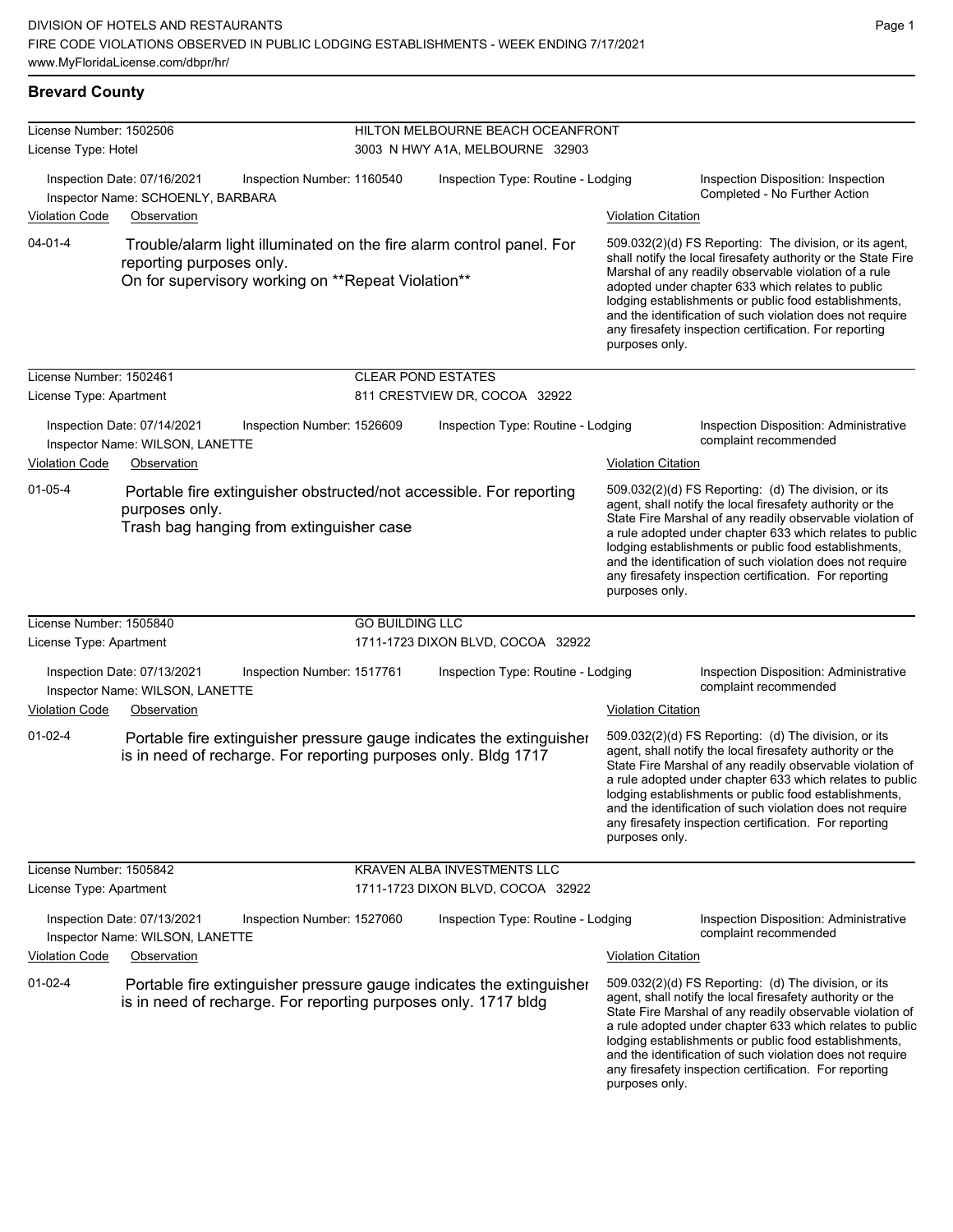| License Number: 1620902                                                                      |                                                                                                                                                           |                                                                                                                                                                                                                                                              |                                               |                           |                                                                                                                                                                                                                                                                                                                                                                                                                            |  |
|----------------------------------------------------------------------------------------------|-----------------------------------------------------------------------------------------------------------------------------------------------------------|--------------------------------------------------------------------------------------------------------------------------------------------------------------------------------------------------------------------------------------------------------------|-----------------------------------------------|---------------------------|----------------------------------------------------------------------------------------------------------------------------------------------------------------------------------------------------------------------------------------------------------------------------------------------------------------------------------------------------------------------------------------------------------------------------|--|
|                                                                                              |                                                                                                                                                           |                                                                                                                                                                                                                                                              | SPRINGHILL SUITES FT LAUD MIRAMAR             |                           |                                                                                                                                                                                                                                                                                                                                                                                                                            |  |
| License Type: Hotel                                                                          |                                                                                                                                                           |                                                                                                                                                                                                                                                              | 10880 MARKS WAY, MIRAMAR 33025                |                           |                                                                                                                                                                                                                                                                                                                                                                                                                            |  |
| Inspection Date: 07/16/2021<br>Inspection Number: 1161419<br>Inspector Name: NEALY, VALENCIA |                                                                                                                                                           |                                                                                                                                                                                                                                                              | Inspection Type: Routine - Lodging            |                           | Inspection Disposition: Inspection<br>Completed - No Further Action                                                                                                                                                                                                                                                                                                                                                        |  |
| Violation Code                                                                               | Observation                                                                                                                                               |                                                                                                                                                                                                                                                              |                                               | <b>Violation Citation</b> |                                                                                                                                                                                                                                                                                                                                                                                                                            |  |
| $01 - 01 - 4$                                                                                | Portable fire extinguisher pressure gauge indicates the extinguisher<br>is overcharged. For reporting purposes only.<br>-Fire extinguisher near room 601. |                                                                                                                                                                                                                                                              |                                               | purposes only.            | 509.032(2)(d) FS Reporting: (d) The division, or its<br>agent, shall notify the local firesafety authority or the<br>State Fire Marshal of any readily observable violation of<br>a rule adopted under chapter 633 which relates to public<br>lodging establishments or public food establishments,<br>and the identification of such violation does not require<br>any firesafety inspection certification. For reporting |  |
| License Number: 1620846                                                                      |                                                                                                                                                           |                                                                                                                                                                                                                                                              | DOUBLETREE BY HILTON SUNRISE - SAWGRASS MILLS |                           |                                                                                                                                                                                                                                                                                                                                                                                                                            |  |
| License Type: Hotel                                                                          |                                                                                                                                                           |                                                                                                                                                                                                                                                              | 13400 W SUNRISE BLVD, SUNRISE 33323           |                           |                                                                                                                                                                                                                                                                                                                                                                                                                            |  |
|                                                                                              | Inspection Date: 07/15/2021<br>Inspection Number: 1161528<br>Inspector Name: BRADY, OSSIAN                                                                | Inspection Type: Complaint Full                                                                                                                                                                                                                              |                                               |                           | Inspection Disposition: Call Back -<br>Complied                                                                                                                                                                                                                                                                                                                                                                            |  |
| <b>Violation Code</b>                                                                        | Observation                                                                                                                                               |                                                                                                                                                                                                                                                              |                                               | <b>Violation Citation</b> |                                                                                                                                                                                                                                                                                                                                                                                                                            |  |
| $08 - 01 - 4$                                                                                | - From initial inspection : Boiler certificate or insurance inspector's<br>boiler report expired. For reporting purposes only.                            |                                                                                                                                                                                                                                                              |                                               |                           | 61C-1.004(10) FAC and 509.032(2)(d) FS Reporting:<br>61C-1.004(10) The insurance inspector's boiler report is<br>required annually for power boilers and high                                                                                                                                                                                                                                                              |  |
|                                                                                              | 02/19/21.                                                                                                                                                 | Observed certificates 098676 expired 02/19/21 and 098655 expired<br>- From follow-up inspection 2021-07-15: Per<br>maintenance supervisor, boiler inspector schedule to come out on<br>Wednesday July 21st to issue boiler certification. ** Time Extended** |                                               |                           | pressure/high temperature boilers and biannually for low<br>pressure steam or vapor heating boilers. 509.032(2)(d)<br>The division, or its agent, shall notify the local firesafety<br>authority or the State Fire Marshal of any readily<br>observable violation of a rule adopted under chapter 633<br>which relates to public lodging establishments or public<br>food establishments, and the identification of such   |  |

violation does not require any firesafety inspection certification. For reporting purposes only.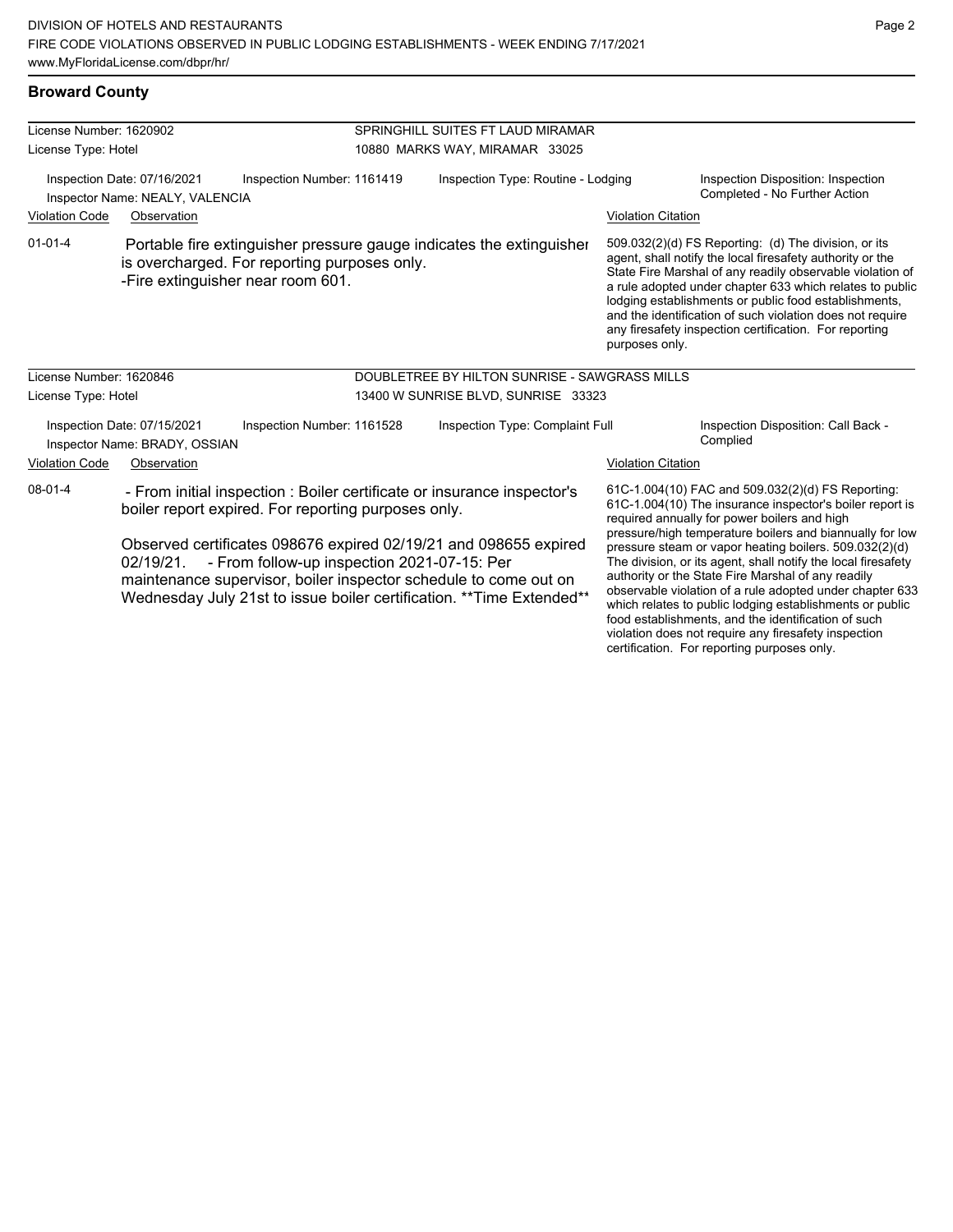| License Number: 2000674<br>License Type: Motel              |                |                                                                                                                                    | <b>ZEN LIVING SUITES</b><br>150 PARK AVE, ORANGE PARK 32073 |                           |                                                                                                                                                                                                                                                                                                                                                                                                                                                                       |  |  |
|-------------------------------------------------------------|----------------|------------------------------------------------------------------------------------------------------------------------------------|-------------------------------------------------------------|---------------------------|-----------------------------------------------------------------------------------------------------------------------------------------------------------------------------------------------------------------------------------------------------------------------------------------------------------------------------------------------------------------------------------------------------------------------------------------------------------------------|--|--|
| Inspection Date: 07/12/2021<br>Inspector Name: BIAVA, GRANT |                | Inspection Number: 1219700                                                                                                         | Inspection Type: Complaint Full                             |                           | Inspection Disposition: Administrative<br>complaint recommended                                                                                                                                                                                                                                                                                                                                                                                                       |  |  |
| <b>Violation Code</b>                                       | Observation    |                                                                                                                                    |                                                             | <b>Violation Citation</b> |                                                                                                                                                                                                                                                                                                                                                                                                                                                                       |  |  |
| 08-04-4                                                     | purposes only. | Boiler certificate not posted in the boiler room. For reporting<br>No certification in boiler room, manager has copy on his phone. |                                                             |                           | 61C-1.004(10) FAC and 509.032(2)(d) FS Reporting:<br>61C-1.004(10) The insurance inspector's boiler report<br>shall be posted in the boiler room. 509.032(2)(d) The<br>division, or its agent, shall notify the local firesafety<br>authority or the State Fire Marshal of any readily<br>observable violation of a rule adopted under chapter 633<br>which relates to public lodging establishments or public<br>food establishments, and the identification of such |  |  |

violation does not require any firesafety inspection certification. For reporting purposes only.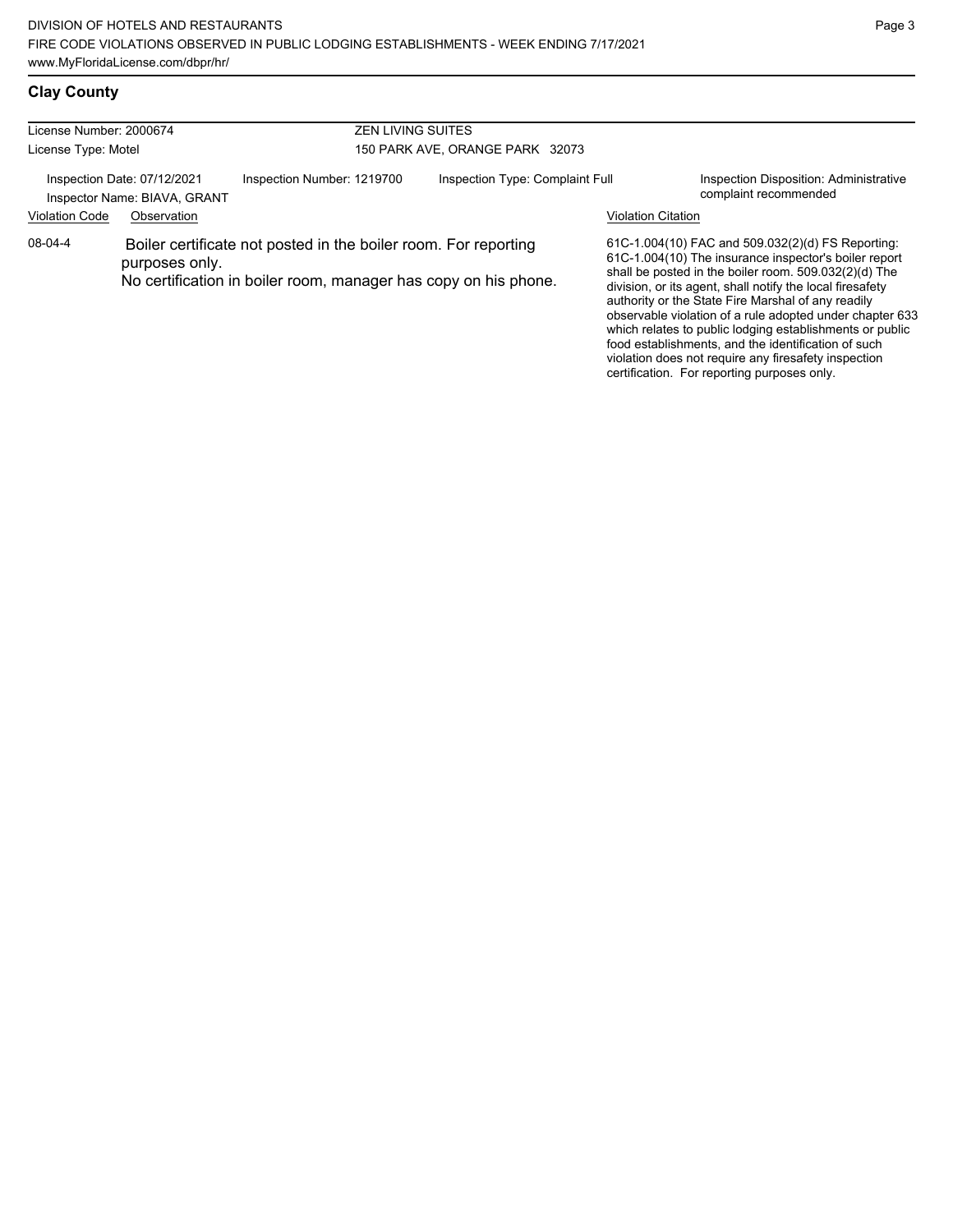| License Number: 2325181 |                                                                                                                                                               | 1200 SW 3RD ST., LLC       |                                                                                                                                                 |                                                                                                                                                                                                                                                                                                                                                                                                                                              |  |  |  |
|-------------------------|---------------------------------------------------------------------------------------------------------------------------------------------------------------|----------------------------|-------------------------------------------------------------------------------------------------------------------------------------------------|----------------------------------------------------------------------------------------------------------------------------------------------------------------------------------------------------------------------------------------------------------------------------------------------------------------------------------------------------------------------------------------------------------------------------------------------|--|--|--|
| License Type: Apartment |                                                                                                                                                               |                            | 1200 SW 3 ST, HOMESTEAD 33030                                                                                                                   |                                                                                                                                                                                                                                                                                                                                                                                                                                              |  |  |  |
| Violation Code          | Inspection Date: 07/16/2021<br>Inspector Name: GONZALEZ, ALEJANDRO<br>Observation                                                                             | Inspection Number: 1532347 | Inspection Type: Routine - Lodging                                                                                                              | Inspection Disposition: Warning<br><b>Issued</b><br><b>Violation Citation</b>                                                                                                                                                                                                                                                                                                                                                                |  |  |  |
|                         |                                                                                                                                                               |                            |                                                                                                                                                 |                                                                                                                                                                                                                                                                                                                                                                                                                                              |  |  |  |
| 01-06-4                 | to the fire extinguisher. For reporting purposes only. Observed at<br>buildings 1241 and 1261(first and second floor). **Repeat<br>Violation** **Warning**    |                            | Portable fire extinguisher locked in a box with no means of access                                                                              | 509.032(2)(d) FS Reporting: (d) The division, or its<br>agent, shall notify the local firesafety authority or the<br>State Fire Marshal of any readily observable violation of<br>a rule adopted under chapter 633 which relates to public<br>lodging establishments or public food establishments,<br>and the identification of such violation does not require<br>any firesafety inspection certification. For reporting<br>purposes only. |  |  |  |
| License Number: 2330483 |                                                                                                                                                               | <b>EMILY INVESTMENTS</b>   |                                                                                                                                                 |                                                                                                                                                                                                                                                                                                                                                                                                                                              |  |  |  |
| License Type: Apartment |                                                                                                                                                               |                            | 435 SW 9 AVE, HOMESTEAD 33030                                                                                                                   |                                                                                                                                                                                                                                                                                                                                                                                                                                              |  |  |  |
|                         | Inspection Date: 07/13/2021<br>Inspector Name: LEIDECKER, EDILMA                                                                                              | Inspection Number: 1529443 | Inspection Type: Routine - Lodging                                                                                                              | Inspection Disposition: Administrative<br>complaint recommended                                                                                                                                                                                                                                                                                                                                                                              |  |  |  |
| <b>Violation Code</b>   | Observation                                                                                                                                                   |                            |                                                                                                                                                 | <b>Violation Citation</b>                                                                                                                                                                                                                                                                                                                                                                                                                    |  |  |  |
| $01 - 03 - 4$           | Observed portable fire extinguisher missing located between unit<br>208 and 209.                                                                              |                            | Portable fire extinguisher missing from it's designated location (sign<br>present indicating designated location). For reporting purposes only. | 509.032(2)(d) FS Reporting: (d) The division, or its<br>agent, shall notify the local firesafety authority or the<br>State Fire Marshal of any readily observable violation of<br>a rule adopted under chapter 633 which relates to public<br>lodging establishments or public food establishments,<br>and the identification of such violation does not require<br>any firesafety inspection certification. For reporting<br>purposes only. |  |  |  |
| License Number: 2304734 |                                                                                                                                                               |                            | NOELA APARTMENTS LLC                                                                                                                            |                                                                                                                                                                                                                                                                                                                                                                                                                                              |  |  |  |
| License Type: Apartment |                                                                                                                                                               |                            | 3633 NW 9 ST, MIAMI 33125                                                                                                                       |                                                                                                                                                                                                                                                                                                                                                                                                                                              |  |  |  |
|                         | Inspection Date: 07/09/2021<br>Inspector Name: UNZAGA, MILADYS                                                                                                | Inspection Number: 1526191 | Inspection Type: Routine - Lodging                                                                                                              | Inspection Disposition: Warning<br>Issued                                                                                                                                                                                                                                                                                                                                                                                                    |  |  |  |
| <b>Violation Code</b>   | Observation                                                                                                                                                   |                            |                                                                                                                                                 | <b>Violation Citation</b>                                                                                                                                                                                                                                                                                                                                                                                                                    |  |  |  |
| $01 - 06 - 4$           | to the fire extinguisher. For reporting purposes only. Observed<br>missing breaking device on extinguishers located by unit 11 and<br>also missing by unit 7. |                            | Portable fire extinguisher locked in a box with no means of access                                                                              | 509.032(2)(d) FS Reporting: (d) The division, or its<br>agent, shall notify the local firesafety authority or the<br>State Fire Marshal of any readily observable violation of<br>a rule adopted under chapter 633 which relates to public<br>lodging establishments or public food establishments,<br>and the identification of such violation does not require<br>any firesafety inspection certification. For reporting<br>purposes only. |  |  |  |
| License Number: 2311173 |                                                                                                                                                               | ROMERZAL 1259 APTS         |                                                                                                                                                 |                                                                                                                                                                                                                                                                                                                                                                                                                                              |  |  |  |
| License Type: Apartment |                                                                                                                                                               |                            | 1259 NW 4 ST, MIAMI 33125                                                                                                                       |                                                                                                                                                                                                                                                                                                                                                                                                                                              |  |  |  |
|                         | Inspection Date: 07/14/2021<br>Inspector Name: GONZALEZ, ERIK                                                                                                 | Inspection Number: 1527944 | Inspection Type: Routine - Lodging                                                                                                              | Inspection Disposition: Inspection<br>Completed - No Further Action                                                                                                                                                                                                                                                                                                                                                                          |  |  |  |
| <b>Violation Code</b>   | Observation                                                                                                                                                   |                            |                                                                                                                                                 | <b>Violation Citation</b>                                                                                                                                                                                                                                                                                                                                                                                                                    |  |  |  |
| $01 - 02 - 4$           | is in need of recharge. For reporting purposes only. Observed<br>5 and 6.                                                                                     |                            | Portable fire extinguisher pressure gauge indicates the extinguisher<br>extinguisher in recharge zone located on second floor between units     | 509.032(2)(d) FS Reporting: (d) The division, or its<br>agent, shall notify the local firesafety authority or the<br>State Fire Marshal of any readily observable violation of<br>a rule adopted under chapter 633 which relates to public<br>lodging establishments or public food establishments,<br>and the identification of such violation does not require<br>any firesafety inspection certification. For reporting<br>purposes only. |  |  |  |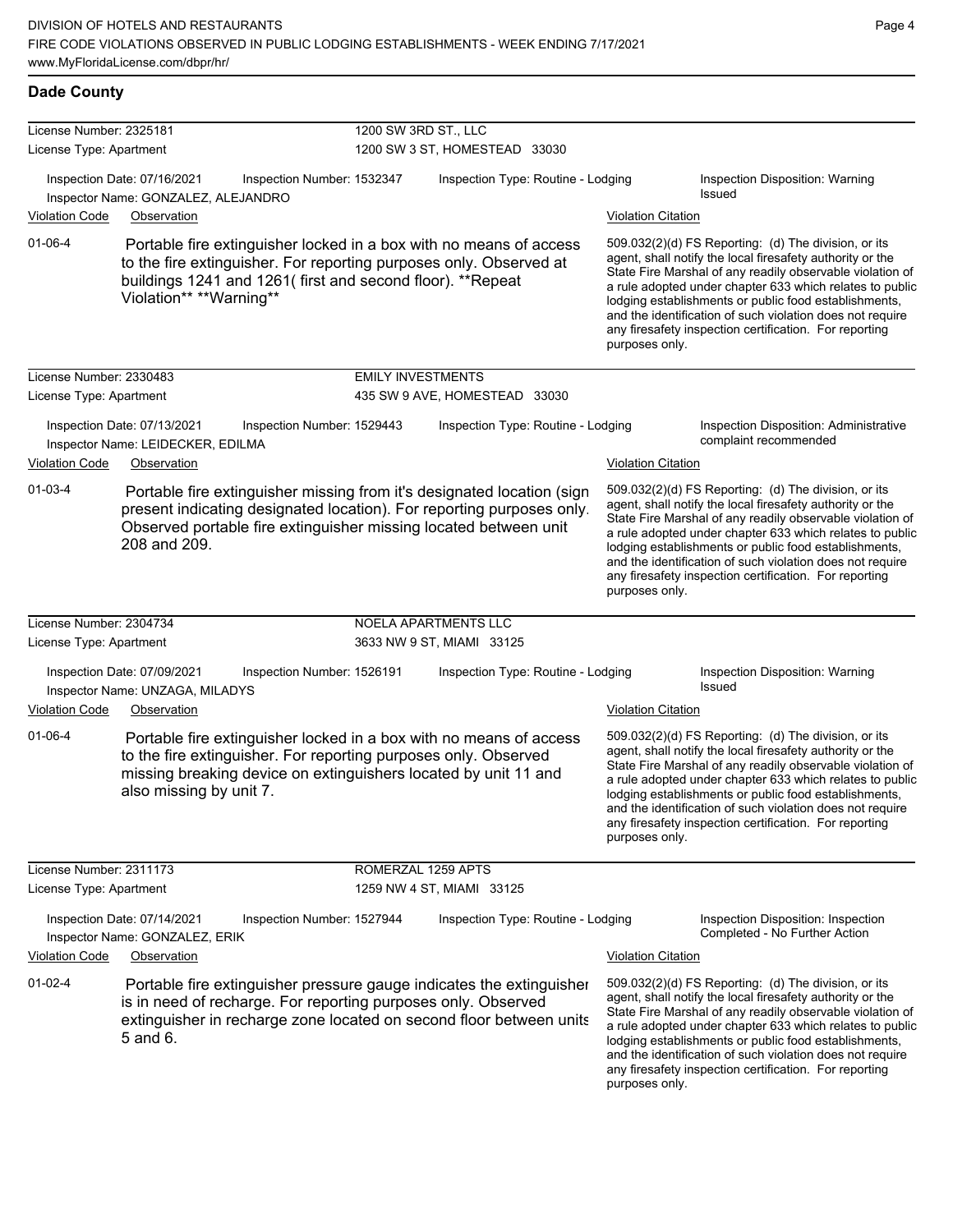| License Number: 2328942 |                                                                                                                                                                                                                                                                                                                                                                                                                       | FOUR SEASONS HOTEL MIAMI                         |                           |                                                                                                                                                                                                                                                                                                                                                                                                                                                                                                                                                                                                                                                                                                  |
|-------------------------|-----------------------------------------------------------------------------------------------------------------------------------------------------------------------------------------------------------------------------------------------------------------------------------------------------------------------------------------------------------------------------------------------------------------------|--------------------------------------------------|---------------------------|--------------------------------------------------------------------------------------------------------------------------------------------------------------------------------------------------------------------------------------------------------------------------------------------------------------------------------------------------------------------------------------------------------------------------------------------------------------------------------------------------------------------------------------------------------------------------------------------------------------------------------------------------------------------------------------------------|
| License Type: Hotel     |                                                                                                                                                                                                                                                                                                                                                                                                                       | 1435 BRICKELL AVE, MIAMI 33131                   |                           |                                                                                                                                                                                                                                                                                                                                                                                                                                                                                                                                                                                                                                                                                                  |
|                         | Inspection Date: 07/16/2021<br>Inspection Number: 1161649<br>Inspector Name: HENLEY, LATONYA                                                                                                                                                                                                                                                                                                                          | Inspection Type: Lodging-Licensing<br>Inspection |                           | Inspection Disposition: Inspection<br>Completed - No Further Action                                                                                                                                                                                                                                                                                                                                                                                                                                                                                                                                                                                                                              |
| <b>Violation Code</b>   | Observation                                                                                                                                                                                                                                                                                                                                                                                                           |                                                  | <b>Violation Citation</b> |                                                                                                                                                                                                                                                                                                                                                                                                                                                                                                                                                                                                                                                                                                  |
| $08 - 01 - 4$           | Boiler certificate or insurance inspector's boiler report expired. For<br>reporting purposes only. FL 57334, expiration date 02/04/21; FL<br>13404 expiration date 02/04/21, expiration date 02/04/21, FL96424<br>02/04/21, FL 96425 expiration date 02/04/21, 7th floor. FI 017975,<br>expires 07/24/20; FL 017974, expires 05/23/20, 18th floor. FI<br>057332 expires 2/4/21. FI 134041 2/4/21. FI 134042 2nd floor |                                                  |                           | 61C-1.004(10) FAC and 509.032(2)(d) FS Reporting:<br>61C-1.004(10) The insurance inspector's boiler report is<br>required annually for power boilers and high<br>pressure/high temperature boilers and biannually for low<br>pressure steam or vapor heating boilers. 509.032(2)(d)<br>The division, or its agent, shall notify the local firesafety<br>authority or the State Fire Marshal of any readily<br>observable violation of a rule adopted under chapter 633<br>which relates to public lodging establishments or public<br>food establishments, and the identification of such<br>violation does not require any firesafety inspection<br>certification. For reporting purposes only. |
| License Number: 2316091 |                                                                                                                                                                                                                                                                                                                                                                                                                       | HOLIDAY INN DOWNTOWN PORT OF MIAMI               |                           |                                                                                                                                                                                                                                                                                                                                                                                                                                                                                                                                                                                                                                                                                                  |
| License Type: Hotel     |                                                                                                                                                                                                                                                                                                                                                                                                                       | 340 BISCAYNE BLVD, MIAMI 33132                   |                           |                                                                                                                                                                                                                                                                                                                                                                                                                                                                                                                                                                                                                                                                                                  |
|                         | Inspection Date: 07/08/2021<br>Inspection Number: 1161545<br>Inspector Name: PAGAN, VICTOR                                                                                                                                                                                                                                                                                                                            | Inspection Type: Complaint Full                  |                           | Inspection Disposition: Inspection<br>Completed - No Further Action                                                                                                                                                                                                                                                                                                                                                                                                                                                                                                                                                                                                                              |
| <b>Violation Code</b>   | Observation                                                                                                                                                                                                                                                                                                                                                                                                           |                                                  | <b>Violation Citation</b> |                                                                                                                                                                                                                                                                                                                                                                                                                                                                                                                                                                                                                                                                                                  |
| $04 - 01 - 4$           | Trouble/alarm light illuminated on the fire alarm control panel. For<br>reporting purposes only.                                                                                                                                                                                                                                                                                                                      |                                                  | purposes only.            | 509.032(2)(d) FS Reporting: The division, or its agent,<br>shall notify the local firesafety authority or the State Fire<br>Marshal of any readily observable violation of a rule<br>adopted under chapter 633 which relates to public<br>lodging establishments or public food establishments,<br>and the identification of such violation does not require<br>any firesafety inspection certification. For reporting                                                                                                                                                                                                                                                                           |
| $08-01-4$               | Boiler certificate or insurance inspector's boiler report expired. For<br>reporting purposes only.                                                                                                                                                                                                                                                                                                                    |                                                  |                           | 61C-1.004(10) FAC and 509.032(2)(d) FS Reporting:<br>61C-1.004(10) The insurance inspector's boiler report is<br>required annually for power boilers and high<br>pressure/high temperature boilers and biannually for low<br>pressure steam or vapor heating boilers. 509.032(2)(d)<br>The division, or its agent, shall notify the local firesafety<br>authority or the State Fire Marshal of any readily<br>observable violation of a rule adopted under chapter 633<br>which relates to public lodging establishments or public<br>food establishments, and the identification of such<br>violation does not require any firesafety inspection<br>certification. For reporting purposes only. |
| License Number: 2329207 |                                                                                                                                                                                                                                                                                                                                                                                                                       | SPRINGHILL SUITES BY MARRIOTT                    |                           |                                                                                                                                                                                                                                                                                                                                                                                                                                                                                                                                                                                                                                                                                                  |
| License Type: Hotel     |                                                                                                                                                                                                                                                                                                                                                                                                                       | 1311 NW 10TH AVE, MIAMI 33136                    |                           |                                                                                                                                                                                                                                                                                                                                                                                                                                                                                                                                                                                                                                                                                                  |
|                         | Inspection Date: 07/12/2021<br>Inspection Number: 1160309<br>Inspector Name: HENLEY, LATONYA                                                                                                                                                                                                                                                                                                                          | Inspection Type: Routine - Lodging               |                           | Inspection Disposition: Inspection<br>Completed - No Further Action                                                                                                                                                                                                                                                                                                                                                                                                                                                                                                                                                                                                                              |
| <b>Violation Code</b>   | Observation                                                                                                                                                                                                                                                                                                                                                                                                           |                                                  | <b>Violation Citation</b> |                                                                                                                                                                                                                                                                                                                                                                                                                                                                                                                                                                                                                                                                                                  |
| $04 - 01 - 4$           | Trouble/alarm light illuminated on the fire alarm control panel. For<br>reporting purposes only. Observed by the office, trouble light<br>flashing. **Repeat Violation**                                                                                                                                                                                                                                              |                                                  | purposes only.            | 509.032(2)(d) FS Reporting: The division, or its agent,<br>shall notify the local firesafety authority or the State Fire<br>Marshal of any readily observable violation of a rule<br>adopted under chapter 633 which relates to public<br>lodging establishments or public food establishments,<br>and the identification of such violation does not require<br>any firesafety inspection certification. For reporting                                                                                                                                                                                                                                                                           |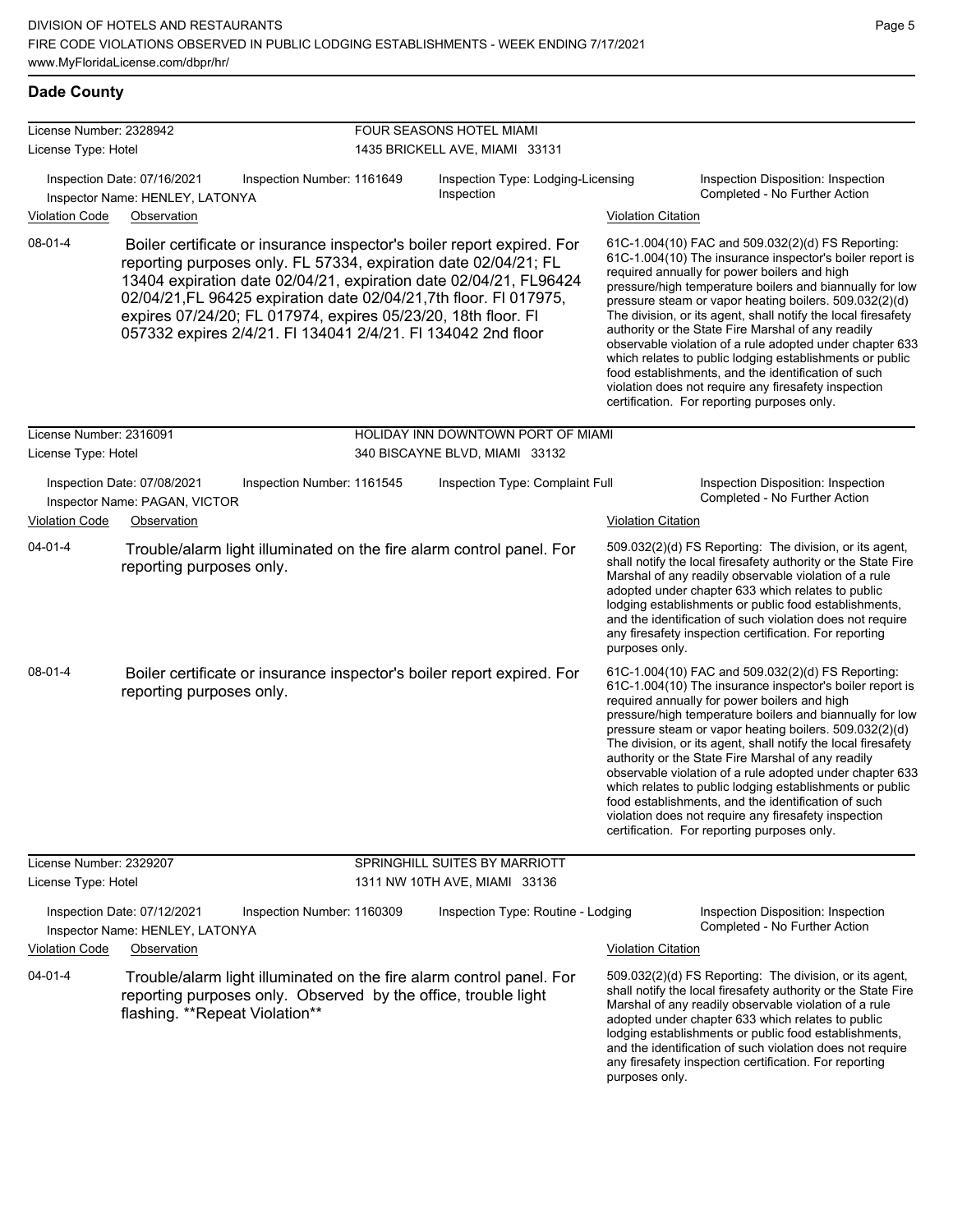| License Number: 2329432 |                                                                               |                                                                                                  |                           | AC HOTEL MIAMI MIDTOWN                                                                                                                                                                                                                                                          |                           |                                                                                                                                                                                                                                                                                                                                                                                                                                                                                                                                                                                                                                                                                                  |
|-------------------------|-------------------------------------------------------------------------------|--------------------------------------------------------------------------------------------------|---------------------------|---------------------------------------------------------------------------------------------------------------------------------------------------------------------------------------------------------------------------------------------------------------------------------|---------------------------|--------------------------------------------------------------------------------------------------------------------------------------------------------------------------------------------------------------------------------------------------------------------------------------------------------------------------------------------------------------------------------------------------------------------------------------------------------------------------------------------------------------------------------------------------------------------------------------------------------------------------------------------------------------------------------------------------|
| License Type: Hotel     |                                                                               |                                                                                                  |                           | 3400 BISCAYNE BLVD, MIAMI 33137                                                                                                                                                                                                                                                 |                           |                                                                                                                                                                                                                                                                                                                                                                                                                                                                                                                                                                                                                                                                                                  |
|                         | Inspection Date: 07/16/2021<br>Inspector Name: SEYBA, JAMES                   | Inspection Number: 1160957                                                                       |                           | Inspection Type: Routine - Lodging                                                                                                                                                                                                                                              |                           | Inspection Disposition: Inspection<br>Completed - No Further Action                                                                                                                                                                                                                                                                                                                                                                                                                                                                                                                                                                                                                              |
| <b>Violation Code</b>   | Observation                                                                   |                                                                                                  |                           |                                                                                                                                                                                                                                                                                 | <b>Violation Citation</b> |                                                                                                                                                                                                                                                                                                                                                                                                                                                                                                                                                                                                                                                                                                  |
| $04 - 01 - 4$           |                                                                               | #317 is out of order. Manager cleared trouble light during<br>inspection. ** Corrected On-Site** |                           | Trouble/alarm light illuminated on the fire alarm control panel. For<br>reporting purposes only. Observed trouble light on indicating room                                                                                                                                      | purposes only.            | 509.032(2)(d) FS Reporting: The division, or its agent,<br>shall notify the local firesafety authority or the State Fire<br>Marshal of any readily observable violation of a rule<br>adopted under chapter 633 which relates to public<br>lodging establishments or public food establishments,<br>and the identification of such violation does not require<br>any firesafety inspection certification. For reporting                                                                                                                                                                                                                                                                           |
| License Number: 2302009 |                                                                               |                                                                                                  | THE ALEXANDER HOTEL       |                                                                                                                                                                                                                                                                                 |                           |                                                                                                                                                                                                                                                                                                                                                                                                                                                                                                                                                                                                                                                                                                  |
| License Type: Hotel     |                                                                               |                                                                                                  |                           | 5225 COLLINS AVE, MIAMI BEACH 33140                                                                                                                                                                                                                                             |                           |                                                                                                                                                                                                                                                                                                                                                                                                                                                                                                                                                                                                                                                                                                  |
| <b>Violation Code</b>   | Inspection Date: 07/16/2021<br>Inspector Name: UNZAGA, MILADYS<br>Observation | Inspection Number: 1161689                                                                       |                           | Inspection Type: Complaint Full                                                                                                                                                                                                                                                 | <b>Violation Citation</b> | Inspection Disposition: Warning<br>Issued                                                                                                                                                                                                                                                                                                                                                                                                                                                                                                                                                                                                                                                        |
| 08-03-4                 | registration for the new boilers.                                             | letter stating that Fire Marshal was already notified to get the                                 |                           | No boiler certificate or insurance inspector's boiler report available.<br>For reporting purposes only. Observed expired certificates for FL<br>097316 and 097305 exp 9/17/2020. As per Chief Engineer those<br>boilers were replaced for new units 136650 and 136651. Observed |                           | 61C-1.004(10) FAC and 509.032(2)(d) FS Reporting:<br>61C-1.004(10) The insurance inspector's boiler report is<br>required annually for power boilers and high<br>pressure/high temperature boilers and biannually for low<br>pressure steam or vapor heating boilers. 509.032(2)(d)<br>The division, or its agent, shall notify the local firesafety<br>authority or the State Fire Marshal of any readily<br>observable violation of a rule adopted under chapter 633<br>which relates to public lodging establishments or public<br>food establishments, and the identification of such<br>violation does not require any firesafety inspection<br>certification. For reporting purposes only. |
| License Number: 2308460 |                                                                               |                                                                                                  | <b>MONTEGO APARTMENTS</b> |                                                                                                                                                                                                                                                                                 |                           |                                                                                                                                                                                                                                                                                                                                                                                                                                                                                                                                                                                                                                                                                                  |
| License Type: Apartment |                                                                               |                                                                                                  |                           | 4044 N MERIDIAN AVE, MIAMI BEACH 33140                                                                                                                                                                                                                                          |                           |                                                                                                                                                                                                                                                                                                                                                                                                                                                                                                                                                                                                                                                                                                  |
|                         | Inspection Date: 07/12/2021<br>Inspector Name: UNZAGA, MILADYS                | Inspection Number: 1522599                                                                       |                           | Inspection Type: Routine - Lodging                                                                                                                                                                                                                                              |                           | Inspection Disposition: Inspection<br>Completed - No Further Action                                                                                                                                                                                                                                                                                                                                                                                                                                                                                                                                                                                                                              |
| <b>Violation Code</b>   | Observation                                                                   |                                                                                                  |                           |                                                                                                                                                                                                                                                                                 | <b>Violation Citation</b> |                                                                                                                                                                                                                                                                                                                                                                                                                                                                                                                                                                                                                                                                                                  |
| $04 - 01 - 4$           |                                                                               | located on the garage, next to the laundry)                                                      |                           | Trouble/alarm light illuminated on the fire alarm control panel. For<br>reporting purposes only. Observed trouble light illuminated (panel                                                                                                                                      | purposes only.            | 509.032(2)(d) FS Reporting: The division, or its agent,<br>shall notify the local firesafety authority or the State Fire<br>Marshal of any readily observable violation of a rule<br>adopted under chapter 633 which relates to public<br>lodging establishments or public food establishments,<br>and the identification of such violation does not require<br>any firesafety inspection certification. For reporting                                                                                                                                                                                                                                                                           |
| License Number: 2329185 |                                                                               |                                                                                                  |                           | CARILLON HOTEL AND SPA                                                                                                                                                                                                                                                          |                           |                                                                                                                                                                                                                                                                                                                                                                                                                                                                                                                                                                                                                                                                                                  |
| License Type: Hotel     |                                                                               |                                                                                                  |                           | 6801 COLLINS AVENUE, MIAMI BEACH 33141                                                                                                                                                                                                                                          |                           |                                                                                                                                                                                                                                                                                                                                                                                                                                                                                                                                                                                                                                                                                                  |
|                         | Inspection Date: 07/14/2021<br>Inspector Name: PRIETO, VICENTE                | Inspection Number: 1161374                                                                       |                           | Inspection Type: Routine - Lodging                                                                                                                                                                                                                                              |                           | Inspection Disposition: Warning<br>Issued                                                                                                                                                                                                                                                                                                                                                                                                                                                                                                                                                                                                                                                        |
| <b>Violation Code</b>   | Observation                                                                   |                                                                                                  |                           |                                                                                                                                                                                                                                                                                 | <b>Violation Citation</b> |                                                                                                                                                                                                                                                                                                                                                                                                                                                                                                                                                                                                                                                                                                  |
| 04-01-4                 |                                                                               | reporting purposes only. **Repeat Violation**                                                    |                           | Trouble/alarm light illuminated on the fire alarm control panel. For                                                                                                                                                                                                            | purposes only.            | 509.032(2)(d) FS Reporting: The division, or its agent,<br>shall notify the local firesafety authority or the State Fire<br>Marshal of any readily observable violation of a rule<br>adopted under chapter 633 which relates to public<br>lodging establishments or public food establishments,<br>and the identification of such violation does not require<br>any firesafety inspection certification. For reporting                                                                                                                                                                                                                                                                           |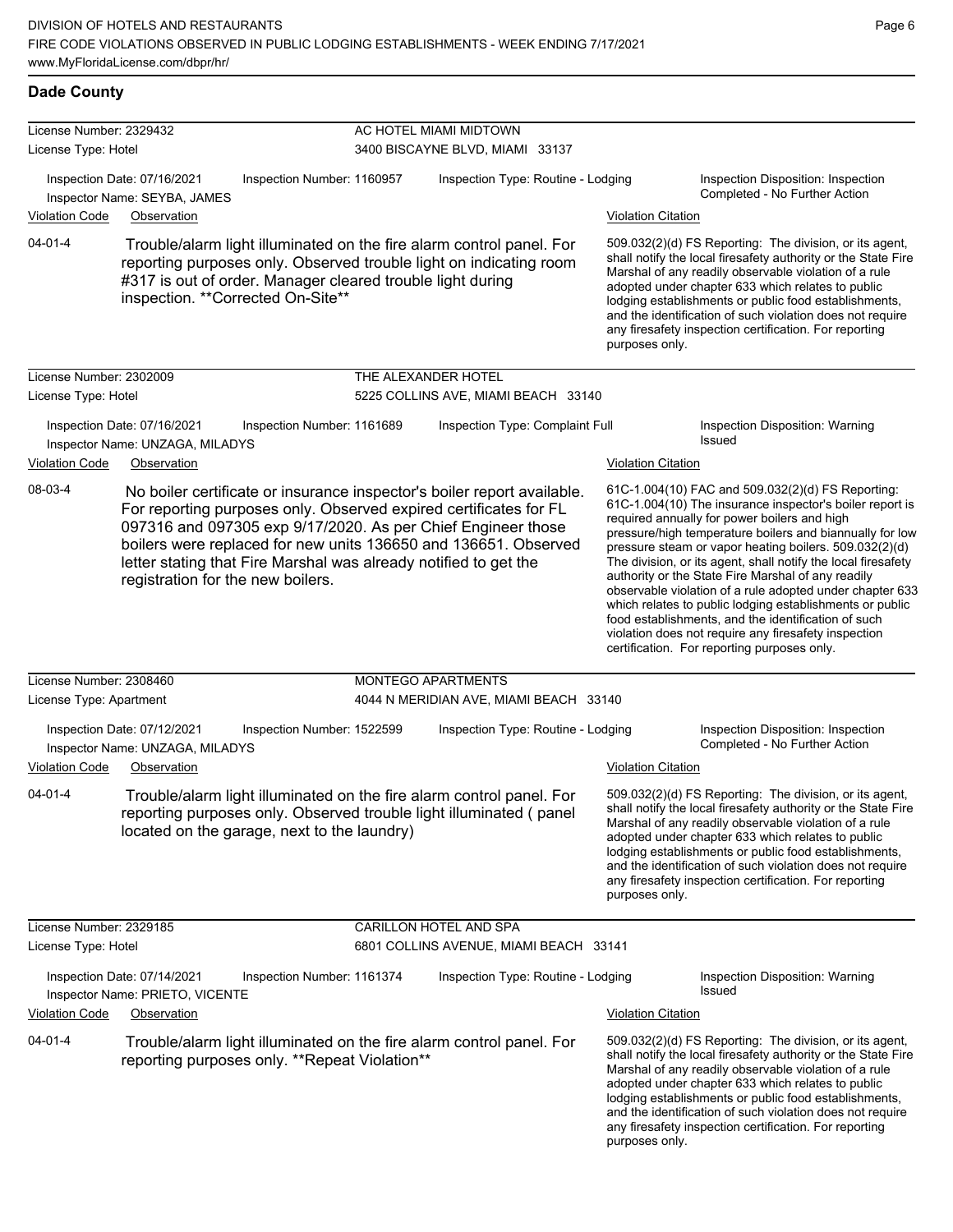| License Number: 2306730 |                                                                                                                                                                                                       |                            | SHERRY FRONTENAC HOTEL                  |                           |                                                                                                                                                                                                                                                                                                                                                                                                                                                                                                                                                                                                                                                                                                  |  |  |
|-------------------------|-------------------------------------------------------------------------------------------------------------------------------------------------------------------------------------------------------|----------------------------|-----------------------------------------|---------------------------|--------------------------------------------------------------------------------------------------------------------------------------------------------------------------------------------------------------------------------------------------------------------------------------------------------------------------------------------------------------------------------------------------------------------------------------------------------------------------------------------------------------------------------------------------------------------------------------------------------------------------------------------------------------------------------------------------|--|--|
| License Type: Hotel     |                                                                                                                                                                                                       |                            | 6565 COLLINS AVE, MIAMI BEACH 331414613 |                           |                                                                                                                                                                                                                                                                                                                                                                                                                                                                                                                                                                                                                                                                                                  |  |  |
|                         | Inspection Date: 07/13/2021<br>Inspector Name: PRIETO, VICENTE                                                                                                                                        | Inspection Number: 1161456 | Inspection Type: Routine - Lodging      |                           | Inspection Disposition: Warning<br><b>Issued</b>                                                                                                                                                                                                                                                                                                                                                                                                                                                                                                                                                                                                                                                 |  |  |
| <b>Violation Code</b>   | Observation                                                                                                                                                                                           |                            |                                         | <b>Violation Citation</b> |                                                                                                                                                                                                                                                                                                                                                                                                                                                                                                                                                                                                                                                                                                  |  |  |
| 08-01-4                 | Boiler certificate or insurance inspector's boiler report expired. For<br>reporting purposes only. Observed expiration date on 07/09/2021<br>for boilers with jurisdiction numbers: 059292 and 057119 |                            |                                         |                           | 61C-1.004(10) FAC and 509.032(2)(d) FS Reporting:<br>61C-1.004(10) The insurance inspector's boiler report is<br>required annually for power boilers and high<br>pressure/high temperature boilers and biannually for low<br>pressure steam or vapor heating boilers. 509.032(2)(d)<br>The division, or its agent, shall notify the local firesafety<br>authority or the State Fire Marshal of any readily<br>observable violation of a rule adopted under chapter 633<br>which relates to public lodging establishments or public<br>food establishments, and the identification of such<br>violation does not require any firesafety inspection<br>certification. For reporting purposes only. |  |  |
| License Number: 2311910 |                                                                                                                                                                                                       |                            | E D REAL ESTATE INVESTMENT GROUP LLC    |                           |                                                                                                                                                                                                                                                                                                                                                                                                                                                                                                                                                                                                                                                                                                  |  |  |
| License Type: Apartment |                                                                                                                                                                                                       |                            | 2179 NW 23 ST, MIAMI 33142              |                           |                                                                                                                                                                                                                                                                                                                                                                                                                                                                                                                                                                                                                                                                                                  |  |  |
|                         | Inspection Date: 07/12/2021<br>Inspector Name: CONCEPCION, ADRIEL                                                                                                                                     | Inspection Number: 1528804 | Inspection Type: Routine - Lodging      |                           | Inspection Disposition: Inspection<br>Completed - No Further Action                                                                                                                                                                                                                                                                                                                                                                                                                                                                                                                                                                                                                              |  |  |
| <b>Violation Code</b>   | Observation                                                                                                                                                                                           |                            |                                         | <b>Violation Citation</b> |                                                                                                                                                                                                                                                                                                                                                                                                                                                                                                                                                                                                                                                                                                  |  |  |
| $04 - 01 - 4$           | Trouble/alarm light illuminated on the fire alarm control panel. For<br>reporting purposes only.                                                                                                      |                            |                                         | purposes only.            | 509.032(2)(d) FS Reporting: The division, or its agent,<br>shall notify the local firesafety authority or the State Fire<br>Marshal of any readily observable violation of a rule<br>adopted under chapter 633 which relates to public<br>lodging establishments or public food establishments,<br>and the identification of such violation does not require<br>any firesafety inspection certification. For reporting                                                                                                                                                                                                                                                                           |  |  |
| License Number: 2313718 |                                                                                                                                                                                                       |                            | 15390 APARTMENTS LLC                    |                           |                                                                                                                                                                                                                                                                                                                                                                                                                                                                                                                                                                                                                                                                                                  |  |  |
| License Type: Apartment |                                                                                                                                                                                                       |                            | 15390 NE 6 AVE, NORTH MIAMI 33162       |                           |                                                                                                                                                                                                                                                                                                                                                                                                                                                                                                                                                                                                                                                                                                  |  |  |
|                         | Inspection Date: 07/13/2021<br>Inspector Name: STUBBS, CHRISTINE                                                                                                                                      | Inspection Number: 1532257 | Inspection Type: Complaint Full         |                           | Inspection Disposition: Inspection<br>Completed - No Further Action                                                                                                                                                                                                                                                                                                                                                                                                                                                                                                                                                                                                                              |  |  |
| <b>Violation Code</b>   | Observation                                                                                                                                                                                           |                            |                                         | <b>Violation Citation</b> |                                                                                                                                                                                                                                                                                                                                                                                                                                                                                                                                                                                                                                                                                                  |  |  |
| $01 - 05 - 4$           | Portable fire extinguisher obstructed/not accessible. For reporting<br>purposes only. Observed no access to fire extinguisher next to<br>apartment #406                                               |                            |                                         | purposes only.            | 509.032(2)(d) FS Reporting: (d) The division, or its<br>agent, shall notify the local firesafety authority or the<br>State Fire Marshal of any readily observable violation of<br>a rule adopted under chapter 633 which relates to public<br>lodging establishments or public food establishments,<br>and the identification of such violation does not require<br>any firesafety inspection certification. For reporting                                                                                                                                                                                                                                                                       |  |  |
| License Number: 2329252 |                                                                                                                                                                                                       | <b>ALOFT DORAL</b>         |                                         |                           |                                                                                                                                                                                                                                                                                                                                                                                                                                                                                                                                                                                                                                                                                                  |  |  |
| License Type: Hotel     |                                                                                                                                                                                                       |                            | 3265 NW 107 AVE, DORAL 33172            |                           |                                                                                                                                                                                                                                                                                                                                                                                                                                                                                                                                                                                                                                                                                                  |  |  |
| <b>Violation Code</b>   | Inspection Date: 07/14/2021<br>Inspector Name: ALVAREZ, MARGARET<br>Observation                                                                                                                       | Inspection Number: 1161024 | Inspection Type: Routine - Lodging      | <b>Violation Citation</b> | Inspection Disposition: Warning<br>Issued                                                                                                                                                                                                                                                                                                                                                                                                                                                                                                                                                                                                                                                        |  |  |
| 08-01-4                 | Boiler certificate or insurance inspector's boiler report expired. For<br>reporting purposes only.                                                                                                    |                            |                                         |                           | 61C-1.004(10) FAC and 509.032(2)(d) FS Reporting:<br>61C-1.004(10) The insurance inspector's boiler report is<br>required annually for power boilers and high<br>pressure/high temperature boilers and biannually for low<br>pressure steam or vapor heating boilers. 509.032(2)(d)<br>The division, or its agent, shall notify the local firesafety<br>authority or the State Fire Marshal of any readily<br>observable violation of a rule adopted under chapter 633<br>which relates to public lodging establishments or public<br>food establishments, and the identification of such<br>violation does not require any firesafety inspection                                                |  |  |

certification. For reporting purposes only.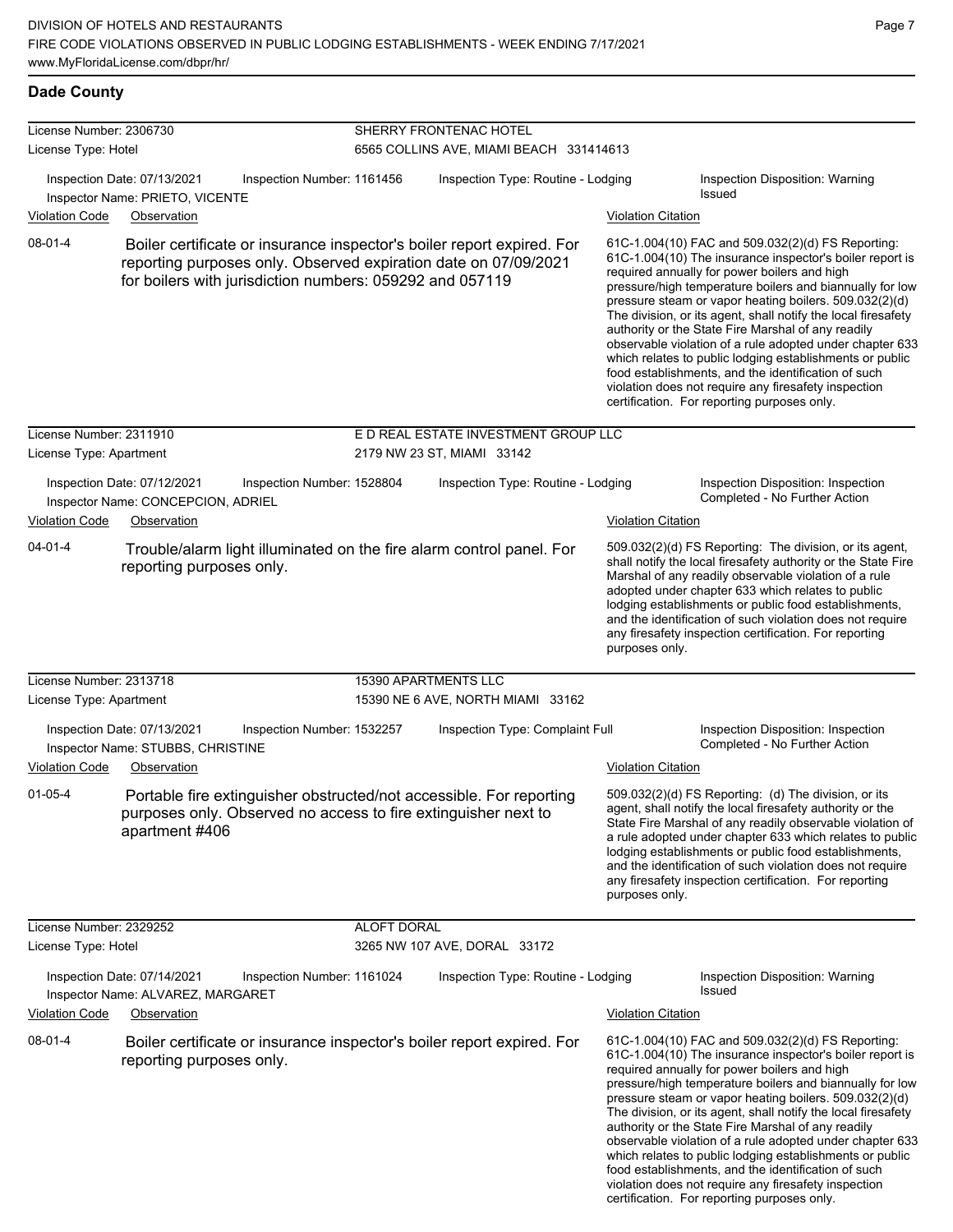| License Number: 2321528 |                                                              |                                                                                                                                                                                                                                       | LAKESIDE VILLAS APARTMENTS         |                           |                                                                                                                                                                                                                                                                                                                                                                                                                            |
|-------------------------|--------------------------------------------------------------|---------------------------------------------------------------------------------------------------------------------------------------------------------------------------------------------------------------------------------------|------------------------------------|---------------------------|----------------------------------------------------------------------------------------------------------------------------------------------------------------------------------------------------------------------------------------------------------------------------------------------------------------------------------------------------------------------------------------------------------------------------|
| License Type: Apartment |                                                              |                                                                                                                                                                                                                                       | 15410 SW 75 CIRCLE LN. MIAMI 33193 |                           |                                                                                                                                                                                                                                                                                                                                                                                                                            |
|                         | Inspection Date: 07/16/2021<br>Inspector Name: ELDER, AUDREY | Inspection Number: 1530668                                                                                                                                                                                                            | Inspection Type: Routine - Lodging |                           | Inspection Disposition: Inspection<br>Completed - No Further Action                                                                                                                                                                                                                                                                                                                                                        |
| <b>Violation Code</b>   | Observation                                                  |                                                                                                                                                                                                                                       |                                    | <b>Violation Citation</b> |                                                                                                                                                                                                                                                                                                                                                                                                                            |
| $01 - 06 - 4$           |                                                              | Portable fire extinguisher locked in a box with no means of access<br>to the fire extinguisher. For reporting purposes only.<br>Observed no breaking device provided at fire extinguisher box<br>located at building 7 near unit 203. |                                    | purposes only.            | 509.032(2)(d) FS Reporting: (d) The division, or its<br>agent, shall notify the local firesafety authority or the<br>State Fire Marshal of any readily observable violation of<br>a rule adopted under chapter 633 which relates to public<br>lodging establishments or public food establishments,<br>and the identification of such violation does not require<br>any firesafety inspection certification. For reporting |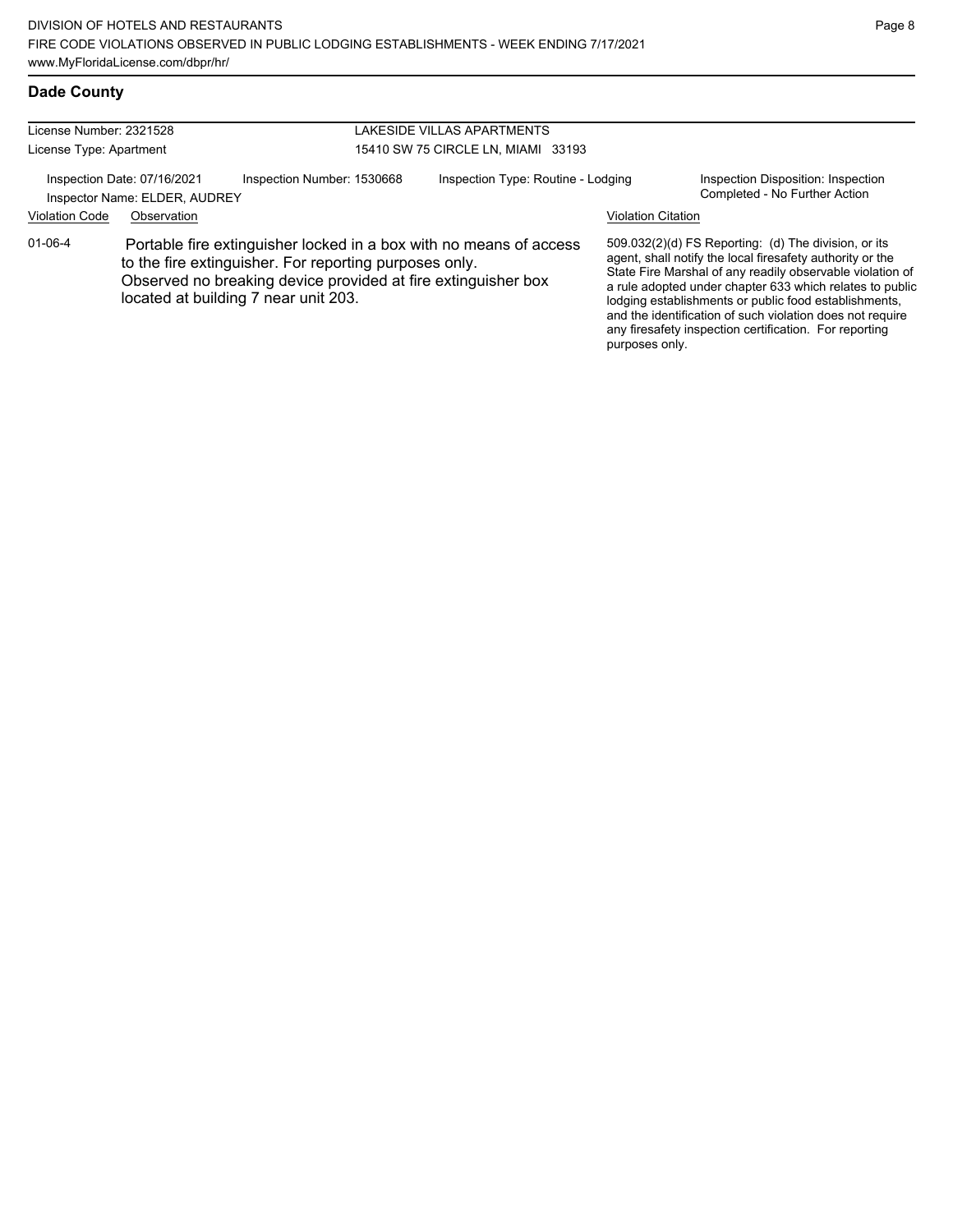| License Number: 2609107<br>License Type: Hotel               |                                                                   |                                                                                                                   | DAYS INN JACKSONVILLE AIRPORT      |                                                                                                                                              |                           |                                                                                                                                                                                                                                                                                                                                                                                                                            |  |
|--------------------------------------------------------------|-------------------------------------------------------------------|-------------------------------------------------------------------------------------------------------------------|------------------------------------|----------------------------------------------------------------------------------------------------------------------------------------------|---------------------------|----------------------------------------------------------------------------------------------------------------------------------------------------------------------------------------------------------------------------------------------------------------------------------------------------------------------------------------------------------------------------------------------------------------------------|--|
|                                                              |                                                                   |                                                                                                                   |                                    | 1170 AIRPORT RD, JACKSONVILLE 32218                                                                                                          |                           |                                                                                                                                                                                                                                                                                                                                                                                                                            |  |
| Inspection Date: 07/15/2021<br>Inspector Name: PERRY, DENNIS |                                                                   | Inspection Number: 1161531                                                                                        | Inspection Type: Routine - Lodging |                                                                                                                                              |                           | Inspection Disposition: Warning<br>Issued                                                                                                                                                                                                                                                                                                                                                                                  |  |
| <b>Violation Code</b>                                        | Observation                                                       |                                                                                                                   |                                    |                                                                                                                                              | <b>Violation Citation</b> |                                                                                                                                                                                                                                                                                                                                                                                                                            |  |
| $07 - 01 - 4$                                                |                                                                   | Damaged electrical wire(s). For reporting purposes only.<br>Wires hanging from exit sign by room 223.             |                                    |                                                                                                                                              | purposes only.            | 509.032(2)(d) FS Reporting: (d) The division, or its<br>agent, shall notify the local firesafety authority or the<br>State Fire Marshal of any readily observable violation of<br>a rule adopted under chapter 633 which relates to public<br>lodging establishments or public food establishments,<br>and the identification of such violation does not require<br>any firesafety inspection certification. For reporting |  |
| License Number: 2613248                                      |                                                                   |                                                                                                                   |                                    | FOUR POINTS BY SHERATON BAYMEADOWS                                                                                                           |                           |                                                                                                                                                                                                                                                                                                                                                                                                                            |  |
| License Type: Hotel                                          |                                                                   |                                                                                                                   |                                    | 8520 BAYMEADOWS RD, JACKSONVILLE 32256                                                                                                       |                           |                                                                                                                                                                                                                                                                                                                                                                                                                            |  |
|                                                              | Inspection Date: 07/15/2021<br>Inspector Name: VILBRUN, JOSUE     | Inspection Number: 1159962                                                                                        |                                    | Inspection Type: Routine - Lodging                                                                                                           |                           | Inspection Disposition: Inspection<br>Completed - No Further Action                                                                                                                                                                                                                                                                                                                                                        |  |
| <b>Violation Code</b>                                        | Observation                                                       |                                                                                                                   |                                    |                                                                                                                                              | <b>Violation Citation</b> |                                                                                                                                                                                                                                                                                                                                                                                                                            |  |
| $01 - 01 - 4$                                                |                                                                   | is overcharged. For reporting purposes only.<br>Fire extinguisher in the red is in front entrance of housekeeping |                                    | Portable fire extinguisher pressure gauge indicates the extinguisher<br>room stored on floor on right side of the door ** Repeat Violation** | purposes only.            | 509.032(2)(d) FS Reporting: (d) The division, or its<br>agent, shall notify the local firesafety authority or the<br>State Fire Marshal of any readily observable violation of<br>a rule adopted under chapter 633 which relates to public<br>lodging establishments or public food establishments,<br>and the identification of such violation does not require<br>any firesafety inspection certification. For reporting |  |
| License Number: 2613204                                      |                                                                   |                                                                                                                   |                                    | THOMAS CHASE APARTMENTS                                                                                                                      |                           |                                                                                                                                                                                                                                                                                                                                                                                                                            |  |
| License Type: Apartment                                      |                                                                   |                                                                                                                   |                                    | 4901 SUNBEAM RD, JACKSONVILLE 32257                                                                                                          |                           |                                                                                                                                                                                                                                                                                                                                                                                                                            |  |
|                                                              | Inspection Date: 07/12/2021<br>Inspector Name: JEFFERS, MARY-BETH | Inspection Number: 1532246                                                                                        |                                    | Inspection Type: Lodging-Licensing<br>Inspection                                                                                             |                           | Inspection Disposition: Inspection<br>Completed - No Further Action                                                                                                                                                                                                                                                                                                                                                        |  |
| <b>Violation Code</b>                                        | Observation                                                       |                                                                                                                   |                                    |                                                                                                                                              | <b>Violation Citation</b> |                                                                                                                                                                                                                                                                                                                                                                                                                            |  |
| $07 - 01 - 4$                                                |                                                                   | Damaged electrical wire(s). For reporting purposes only.                                                          |                                    | Hallway light at building #4 hanging from electrical wires/ in disrepair                                                                     |                           | 509.032(2)(d) FS Reporting: (d) The division, or its<br>agent, shall notify the local firesafety authority or the<br>State Fire Marshal of any readily observable violation of<br>a rule adopted under chapter 633 which relates to public<br>lodging establishments or public food establishments,                                                                                                                        |  |

and the identification of such violation does not require any firesafety inspection certification. For reporting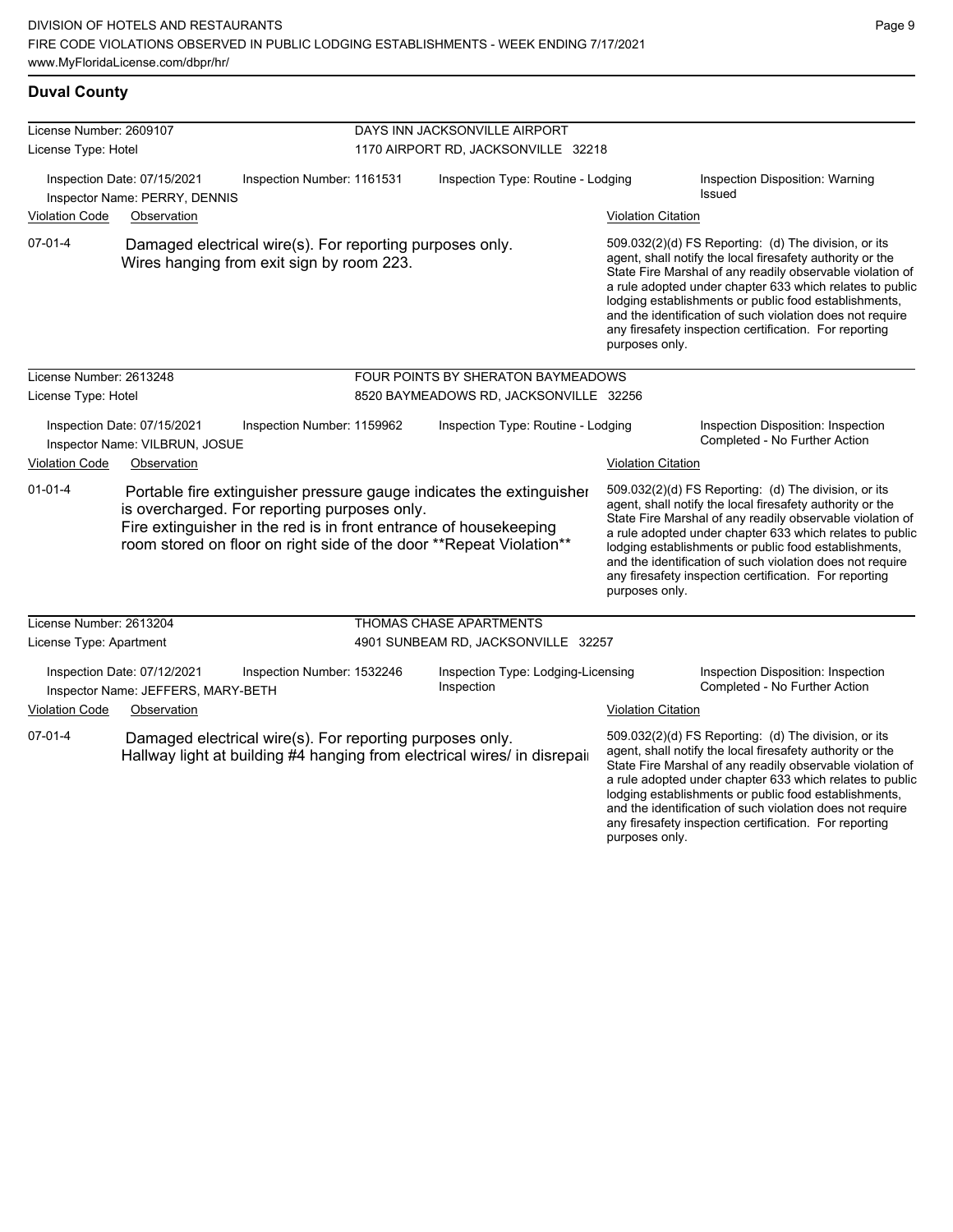# **Escambia County**

| License Number: 2700898 |                                                                 |                                                                                                                                                                       | <b>GARDEN INN &amp; SUITES</b>       |                                                                                                                                                                                                                                                                                                                                                                                                                                                                                                                                                                                                                                                                                                  |  |  |  |
|-------------------------|-----------------------------------------------------------------|-----------------------------------------------------------------------------------------------------------------------------------------------------------------------|--------------------------------------|--------------------------------------------------------------------------------------------------------------------------------------------------------------------------------------------------------------------------------------------------------------------------------------------------------------------------------------------------------------------------------------------------------------------------------------------------------------------------------------------------------------------------------------------------------------------------------------------------------------------------------------------------------------------------------------------------|--|--|--|
| License Type: Motel     |                                                                 |                                                                                                                                                                       | 8500 PINE FOREST RD, PENSACOLA 32534 |                                                                                                                                                                                                                                                                                                                                                                                                                                                                                                                                                                                                                                                                                                  |  |  |  |
|                         | Inspection Date: 07/13/2021<br>Inspector Name: GARDNER, GREGORY | Inspection Number: 1219736                                                                                                                                            | Inspection Type: Complaint Full      | Inspection Disposition: Inspection<br>Completed - No Further Action                                                                                                                                                                                                                                                                                                                                                                                                                                                                                                                                                                                                                              |  |  |  |
| <b>Violation Code</b>   | Observation                                                     |                                                                                                                                                                       |                                      | <b>Violation Citation</b>                                                                                                                                                                                                                                                                                                                                                                                                                                                                                                                                                                                                                                                                        |  |  |  |
| 04-03-4                 |                                                                 | Smoke detector/alarm in guest room/unit damaged as to appear to<br>be inoperable. For reporting purposes only.<br>In room 142 smoke detector was down and in ty stand |                                      | 509.032(2)(d) FS Reporting: The division, or its agent,<br>shall notify the local firesafety authority or the State Fire<br>Marshal of any readily observable violation of a rule<br>adopted under chapter 633 which relates to public<br>lodging establishments or public food establishments,<br>and the identification of such violation does not require<br>any firesafety inspection certification. For reporting<br>purposes only.                                                                                                                                                                                                                                                         |  |  |  |
| $08-01-4$               |                                                                 | Boiler certificate or insurance inspector's boiler report expired. For<br>reporting purposes only.06/11/2021                                                          |                                      | 61C-1.004(10) FAC and 509.032(2)(d) FS Reporting:<br>61C-1.004(10) The insurance inspector's boiler report is<br>required annually for power boilers and high<br>pressure/high temperature boilers and biannually for low<br>pressure steam or vapor heating boilers. 509.032(2)(d)<br>The division, or its agent, shall notify the local firesafety<br>authority or the State Fire Marshal of any readily<br>observable violation of a rule adopted under chapter 633<br>which relates to public lodging establishments or public<br>food establishments, and the identification of such<br>violation does not require any firesafety inspection<br>certification. For reporting purposes only. |  |  |  |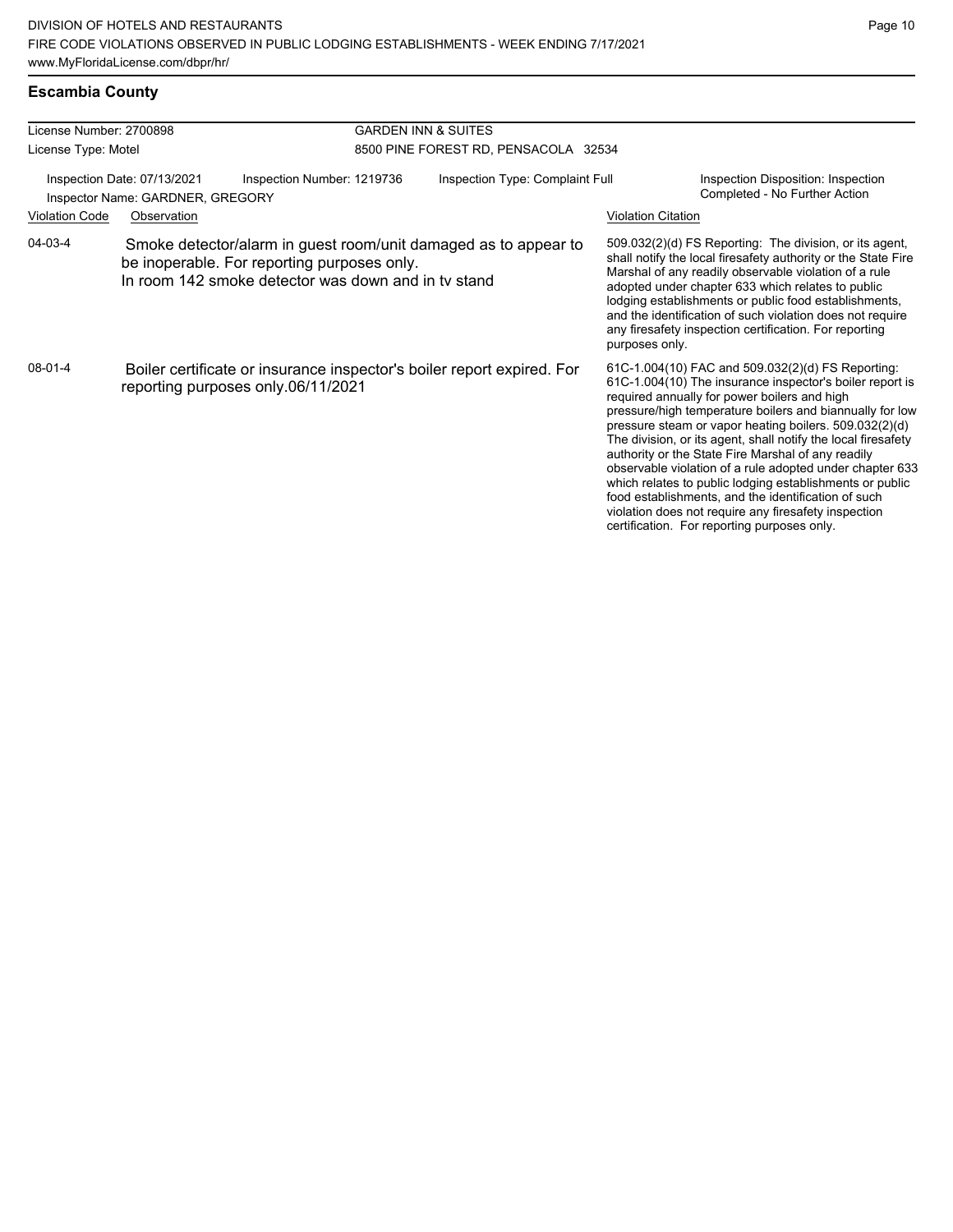## **Hamilton County**

| License Number: 3400163 |                                                                 | <b>MUSTANG INN</b>                                                                                                                              |                                    |                           |                                                                                                                                                                                                                                                                                                                                                                                                                            |
|-------------------------|-----------------------------------------------------------------|-------------------------------------------------------------------------------------------------------------------------------------------------|------------------------------------|---------------------------|----------------------------------------------------------------------------------------------------------------------------------------------------------------------------------------------------------------------------------------------------------------------------------------------------------------------------------------------------------------------------------------------------------------------------|
| License Type: Motel     |                                                                 |                                                                                                                                                 | 8055 SR 6 W, JASPER 32052          |                           |                                                                                                                                                                                                                                                                                                                                                                                                                            |
|                         | Inspection Date: 07/15/2021<br>Inspector Name: BAILEY, KIMBERLY | Inspection Number: 1219287                                                                                                                      | Inspection Type: Routine - Lodging |                           | Inspection Disposition: Inspection<br>Completed - No Further Action                                                                                                                                                                                                                                                                                                                                                        |
| <b>Violation Code</b>   | Observation                                                     |                                                                                                                                                 |                                    | <b>Violation Citation</b> |                                                                                                                                                                                                                                                                                                                                                                                                                            |
| $01 - 03 - 4$           | Between 156 and 157.                                            | Portable fire extinguisher missing from it's designated location (sign<br>present indicating designated location). For reporting purposes only. |                                    | purposes only.            | 509.032(2)(d) FS Reporting: (d) The division, or its<br>agent, shall notify the local firesafety authority or the<br>State Fire Marshal of any readily observable violation of<br>a rule adopted under chapter 633 which relates to public<br>lodging establishments or public food establishments,<br>and the identification of such violation does not require<br>any firesafety inspection certification. For reporting |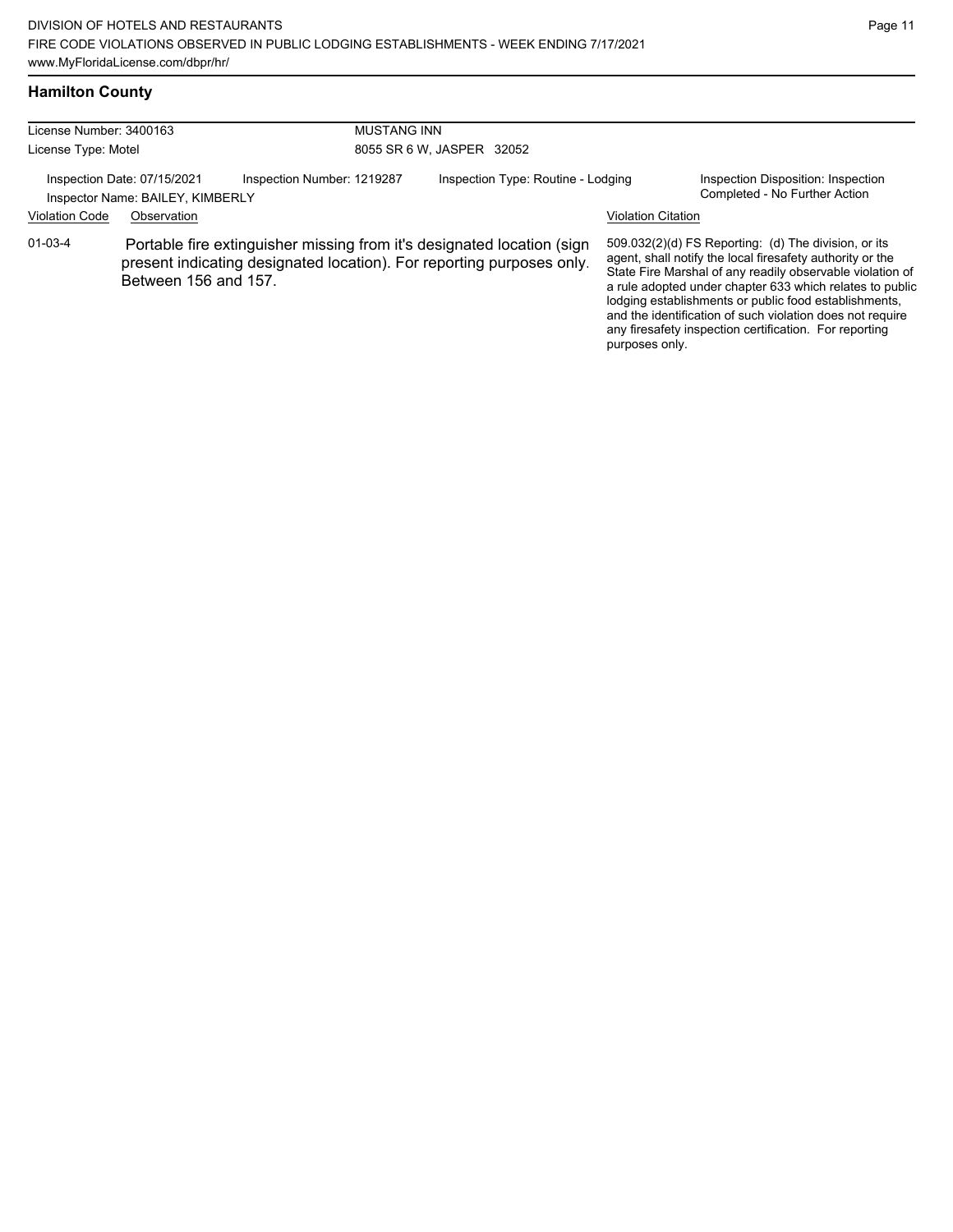## **Lake County**

| License Number: 4502671                                    |                          | DAYS INN & SUITES               |  |                                                                      |                           |                                                                                                                                                                                                                                                                                                                                                                                                                        |
|------------------------------------------------------------|--------------------------|---------------------------------|--|----------------------------------------------------------------------|---------------------------|------------------------------------------------------------------------------------------------------------------------------------------------------------------------------------------------------------------------------------------------------------------------------------------------------------------------------------------------------------------------------------------------------------------------|
| License Type: Hotel                                        |                          | 20390 US HWY 27, CLERMONT 34715 |  |                                                                      |                           |                                                                                                                                                                                                                                                                                                                                                                                                                        |
| Inspection Date: 07/14/2021<br>Inspector Name: FREY, RANDY |                          | Inspection Number: 1161651      |  | Inspection Type: Complaint Full                                      |                           | Inspection Disposition: Inspection<br>Completed - No Further Action                                                                                                                                                                                                                                                                                                                                                    |
| <b>Violation Code</b>                                      | Observation              |                                 |  |                                                                      | <b>Violation Citation</b> |                                                                                                                                                                                                                                                                                                                                                                                                                        |
| $04 - 01 - 4$                                              | reporting purposes only. |                                 |  | Trouble/alarm light illuminated on the fire alarm control panel. For | purposes only.            | 509.032(2)(d) FS Reporting: The division, or its agent,<br>shall notify the local firesafety authority or the State Fire<br>Marshal of any readily observable violation of a rule<br>adopted under chapter 633 which relates to public<br>lodging establishments or public food establishments,<br>and the identification of such violation does not require<br>any firesafety inspection certification. For reporting |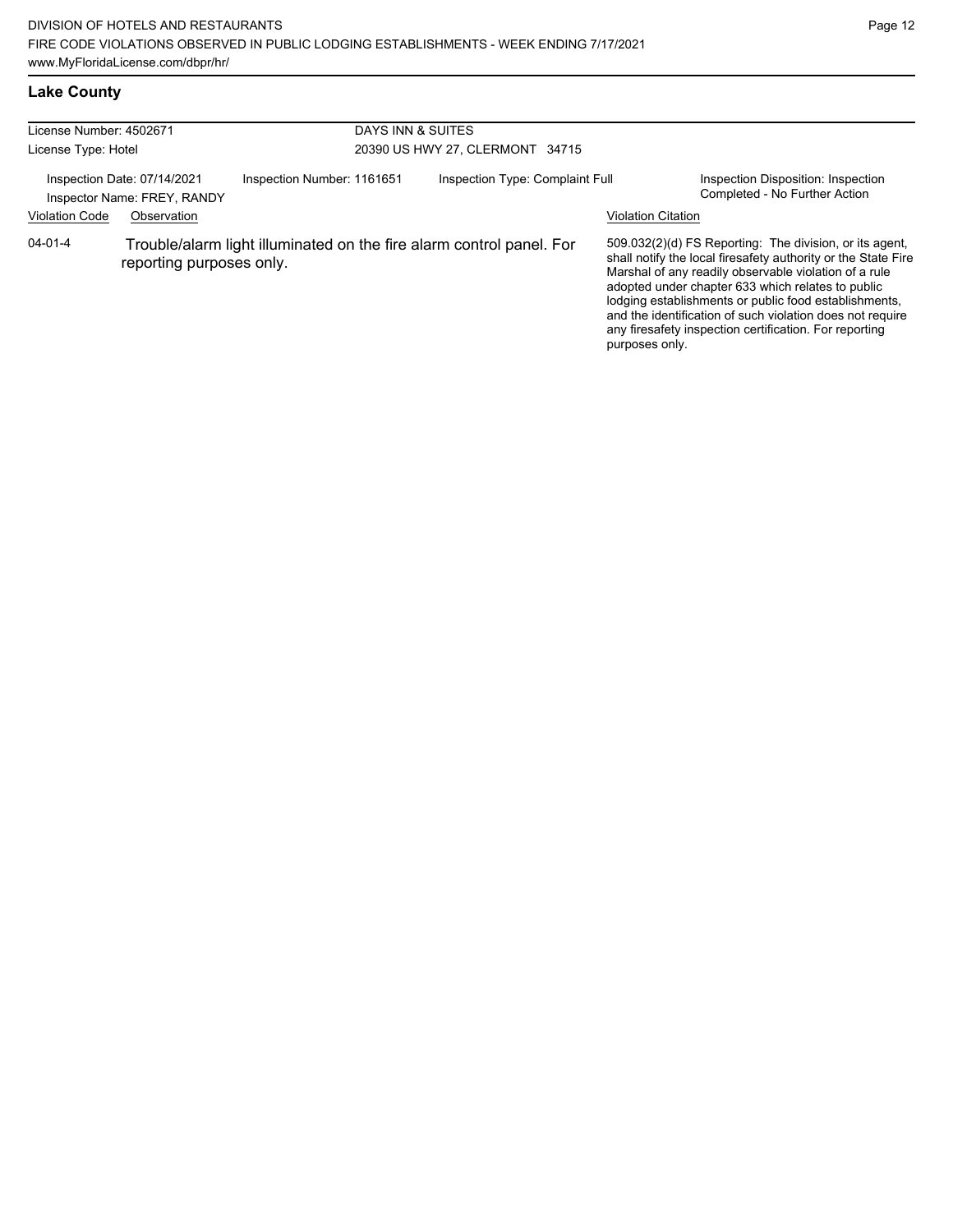### **Lee County**

| License Number: 4601057                                      |                        |                                                                                                                                                                                                                            | <b>GOLF MEADOW APARTMENTS</b>       |                           |                                                                                                                                                                                                                                                                                                                                                                                                                            |  |
|--------------------------------------------------------------|------------------------|----------------------------------------------------------------------------------------------------------------------------------------------------------------------------------------------------------------------------|-------------------------------------|---------------------------|----------------------------------------------------------------------------------------------------------------------------------------------------------------------------------------------------------------------------------------------------------------------------------------------------------------------------------------------------------------------------------------------------------------------------|--|
| License Type: Apartment                                      |                        |                                                                                                                                                                                                                            | 1852 GOLFVIEW AVE, FORT MYERS 33901 |                           |                                                                                                                                                                                                                                                                                                                                                                                                                            |  |
| Inspection Date: 07/09/2021<br>Inspector Name: WALTER, KAYLA |                        | Inspection Number: 1527033                                                                                                                                                                                                 | Inspection Type: Routine - Lodging  |                           | Inspection Disposition: Administrative<br>complaint recommended                                                                                                                                                                                                                                                                                                                                                            |  |
| <b>Violation Code</b>                                        | Observation            |                                                                                                                                                                                                                            |                                     | <b>Violation Citation</b> |                                                                                                                                                                                                                                                                                                                                                                                                                            |  |
| $01 - 03 - 4$                                                | Kelly st and Hill Ave. | Portable fire extinguisher missing from it's designated location (sign<br>present indicating designated location). For reporting purposes only.<br>Observed fire extinguisher missing on first floor, near intersection of |                                     |                           | 509.032(2)(d) FS Reporting: (d) The division, or its<br>agent, shall notify the local firesafety authority or the<br>State Fire Marshal of any readily observable violation of<br>a rule adopted under chapter 633 which relates to public<br>lodging establishments or public food establishments,<br>and the identification of such violation does not require<br>any firesafety inspection certification. For reporting |  |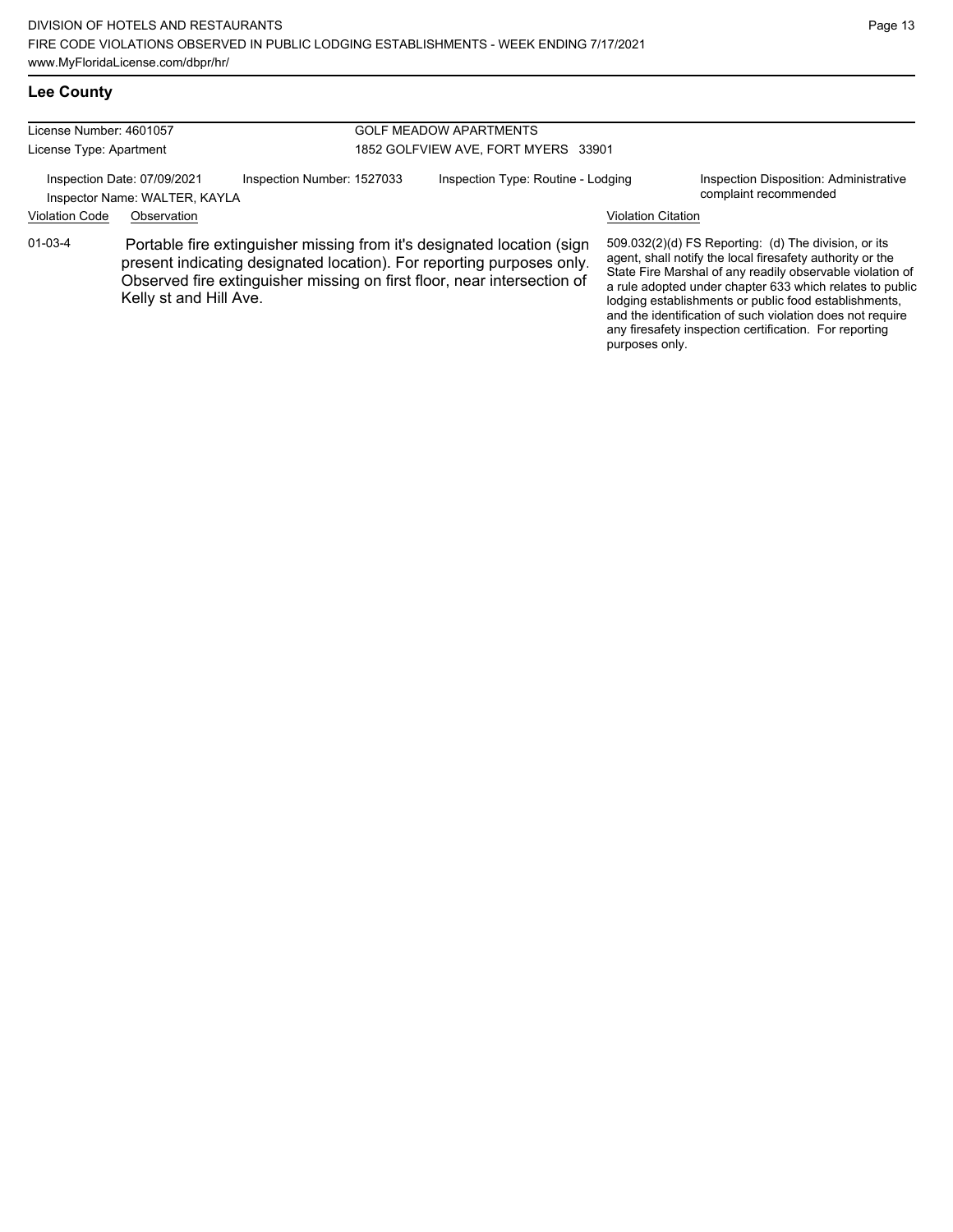### **Leon County**

| License Number: 4703112                              |                                                               |                                                                 | <b>HYATT HOUSE TALLAHASSEE CAPITOL - UNIVERSITY</b> |                           |                                                                                                                                                                                                                                                                                                                                                                                                       |
|------------------------------------------------------|---------------------------------------------------------------|-----------------------------------------------------------------|-----------------------------------------------------|---------------------------|-------------------------------------------------------------------------------------------------------------------------------------------------------------------------------------------------------------------------------------------------------------------------------------------------------------------------------------------------------------------------------------------------------|
| License Type: Hotel                                  |                                                               |                                                                 | 1100 RAILROAD AVE, TALLAHASSEE 32310                |                           |                                                                                                                                                                                                                                                                                                                                                                                                       |
|                                                      | Inspection Date: 07/13/2021<br>Inspector Name: STESLOW, KEVIN | Inspection Number: 1160920                                      | Inspection Type: Routine - Lodging                  |                           | Inspection Disposition: Inspection<br>Completed - No Further Action                                                                                                                                                                                                                                                                                                                                   |
| <b>Violation Code</b>                                | Observation                                                   |                                                                 |                                                     | <b>Violation Citation</b> |                                                                                                                                                                                                                                                                                                                                                                                                       |
| 08-04-4                                              | purposes only.                                                | Boiler certificate not posted in the boiler room. For reporting |                                                     |                           | 61C-1.004(10) FAC and 509.032(2)(d) FS Reporting:<br>61C-1.004(10) The insurance inspector's boiler report<br>shall be posted in the boiler room. 509.032(2)(d) The                                                                                                                                                                                                                                   |
| Observed no Boiler certificate posted in boiler room |                                                               |                                                                 |                                                     |                           | division, or its agent, shall notify the local firesafety<br>authority or the State Fire Marshal of any readily<br>observable violation of a rule adopted under chapter 633<br>which relates to public lodging establishments or public<br>food establishments, and the identification of such<br>violation does not require any firesafety inspection<br>certification. For reporting purposes only. |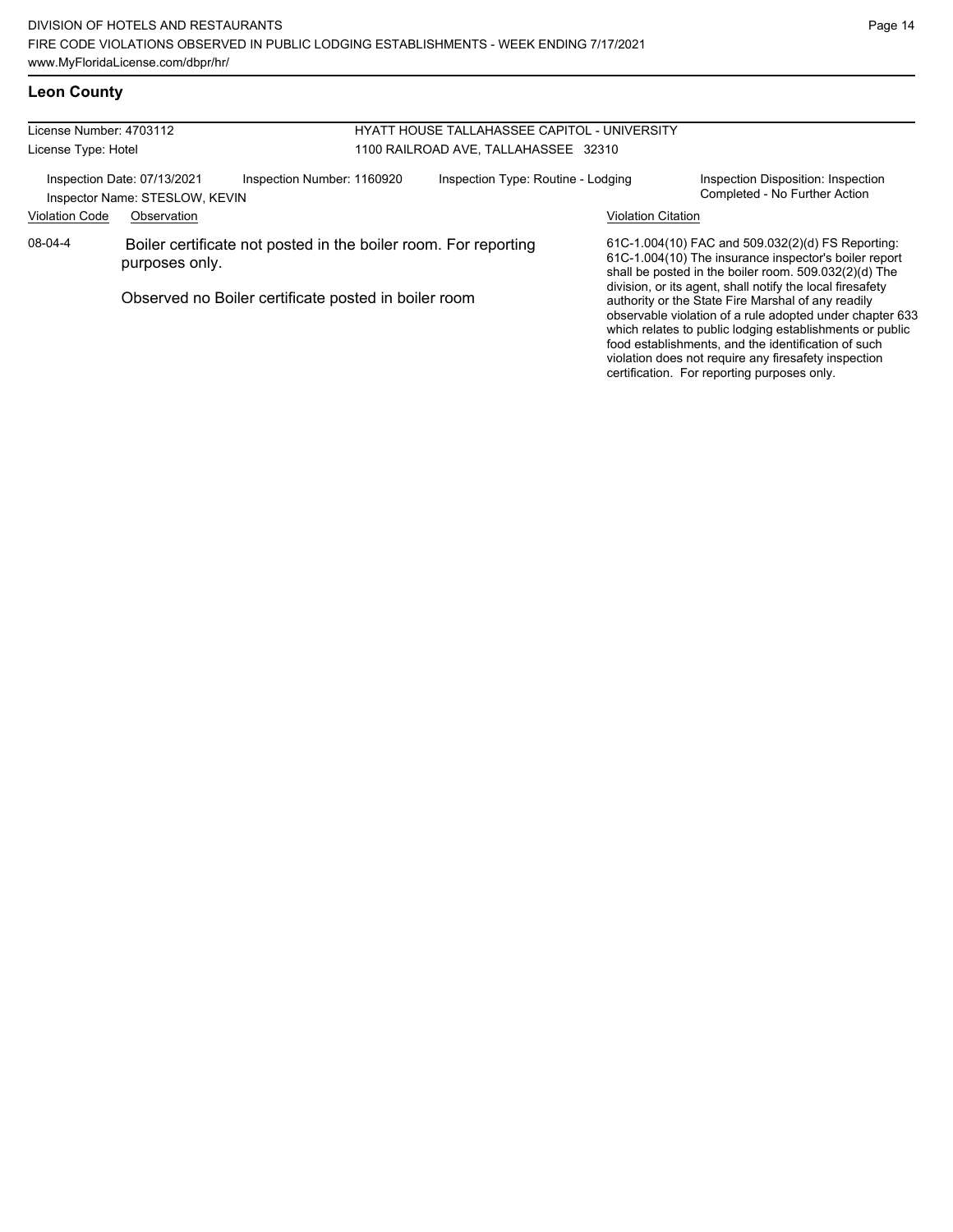lodging establishments or public food establishments, and the identification of such violation does not require any firesafety inspection certification. For reporting

purposes only.

#### **Monroe County**

| License Number: 5400347 |                                                                  |                                                                                                                                                                                       |                                      | <b>FISHER INN RESORTS &amp; MARINA</b> |  |                           |                                                                                                                                                                                                                                                                                                                                                                                                                                                                                                                                                                                                                                                                                                                                                                                                                                                |
|-------------------------|------------------------------------------------------------------|---------------------------------------------------------------------------------------------------------------------------------------------------------------------------------------|--------------------------------------|----------------------------------------|--|---------------------------|------------------------------------------------------------------------------------------------------------------------------------------------------------------------------------------------------------------------------------------------------------------------------------------------------------------------------------------------------------------------------------------------------------------------------------------------------------------------------------------------------------------------------------------------------------------------------------------------------------------------------------------------------------------------------------------------------------------------------------------------------------------------------------------------------------------------------------------------|
| License Type: Motel     |                                                                  |                                                                                                                                                                                       | 84951 OVERSEAS HWY, ISLAMORADA 33036 |                                        |  |                           |                                                                                                                                                                                                                                                                                                                                                                                                                                                                                                                                                                                                                                                                                                                                                                                                                                                |
|                         | Inspection Date: 07/16/2021<br>Inspector Name: WHITEHURST, SCOTT | Inspection Number: 1219211                                                                                                                                                            |                                      | Inspection Type: Routine - Lodging     |  |                           | Inspection Disposition: Warning<br><b>Issued</b>                                                                                                                                                                                                                                                                                                                                                                                                                                                                                                                                                                                                                                                                                                                                                                                               |
| <b>Violation Code</b>   | Observation                                                      |                                                                                                                                                                                       |                                      |                                        |  | <b>Violation Citation</b> |                                                                                                                                                                                                                                                                                                                                                                                                                                                                                                                                                                                                                                                                                                                                                                                                                                                |
| $02 - 04 - 4$           |                                                                  | Propane (LP gas) tank having a water capacity greater than 2.7 lbs<br>stored inside the building. For reporting purposes only. In<br>maintenance room with propane hot water heaters. |                                      |                                        |  | purposes only.            | 509.032(2)(d) FS Reporting: (d) The division, or its<br>agent, shall notify the local firesafety authority or the<br>State Fire Marshal of any readily observable violation of<br>a rule adopted under chapter 633 which relates to public<br>lodging establishments or public food establishments,<br>and the identification of such violation does not require<br>any firesafety inspection certification. For reporting                                                                                                                                                                                                                                                                                                                                                                                                                     |
| $03 - 01 - 4$           |                                                                  | No fire sprinkler system installed in a transient lodging<br>establishment three stories or more in height, or over 75 feet in<br>height. For reporting purposes only.                |                                      |                                        |  | purposes only.            | 509.215 and 509.032(2)(d) FS Reporting: 509.215 Any<br>public lodging establishment, as defined in this chapter,<br>which is of three stories or more, or over 75 feet in<br>height shall be equipped with an automatic sprinkler<br>system installed in compliance with the provisions<br>prescribed in the National Fire Protection Association<br>publication NFPA No. 13 "Standards for the Installation<br>of Sprinkler Systems. 509.032(2)(d) The division, or its<br>agent, shall notify the local firesafety authority or the<br>State Fire Marshal of any readily observable violation of<br>a rule adopted under chapter 633 which relates to public<br>lodging establishments or public food establishments,<br>and the identification of such violation does not require<br>any firesafety inspection certification. For reporting |
| License Number: 5402962 |                                                                  |                                                                                                                                                                                       |                                      | HAMPTON INN KEY LARGO                  |  |                           |                                                                                                                                                                                                                                                                                                                                                                                                                                                                                                                                                                                                                                                                                                                                                                                                                                                |
| License Type: Motel     |                                                                  |                                                                                                                                                                                       |                                      | 102400 OVERSEAS HWY, KEY LARGO 33037   |  |                           |                                                                                                                                                                                                                                                                                                                                                                                                                                                                                                                                                                                                                                                                                                                                                                                                                                                |
|                         | Inspection Date: 07/14/2021<br>Inspector Name: GONZALEZ, RICARDO | Inspection Number: 1218478                                                                                                                                                            |                                      | Inspection Type: Routine - Lodging     |  |                           | Inspection Disposition: Inspection<br>Completed - No Further Action                                                                                                                                                                                                                                                                                                                                                                                                                                                                                                                                                                                                                                                                                                                                                                            |
| <b>Violation Code</b>   | Observation                                                      |                                                                                                                                                                                       |                                      |                                        |  | <b>Violation Citation</b> |                                                                                                                                                                                                                                                                                                                                                                                                                                                                                                                                                                                                                                                                                                                                                                                                                                                |
| $04 - 01 - 4$           | reporting purposes only.                                         | Trouble/alarm light illuminated on the fire alarm control panel. For                                                                                                                  |                                      |                                        |  |                           | 509.032(2)(d) FS Reporting: The division, or its agent,<br>shall notify the local firesafety authority or the State Fire<br>Marshal of any readily observable violation of a rule<br>adopted under chapter 633 which relates to public                                                                                                                                                                                                                                                                                                                                                                                                                                                                                                                                                                                                         |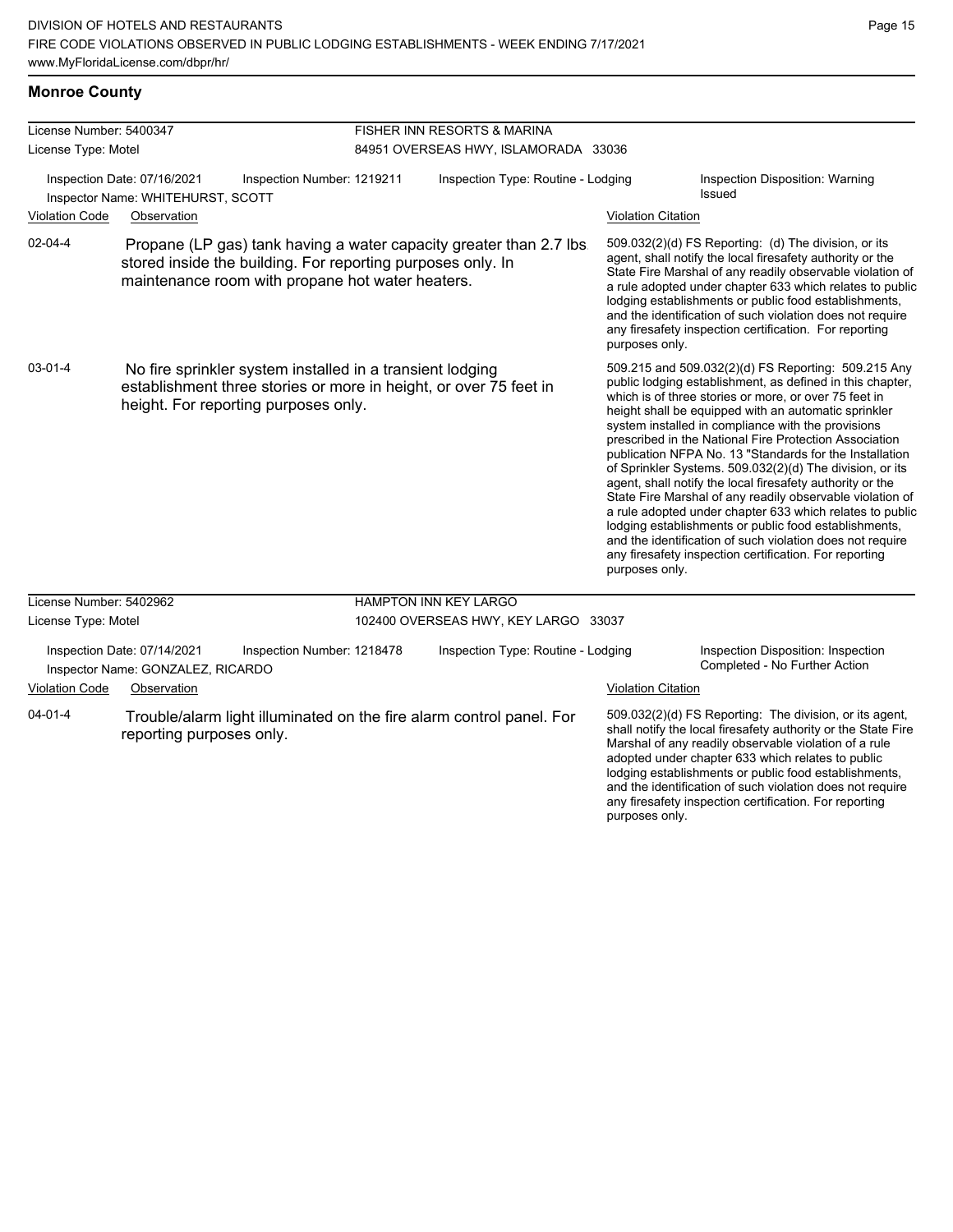### **Okaloosa County**

| License Number: 5603204                                        |                             | <b>REGENCY INN</b>                                           |                                                    |                           |                                                                                                                                                                                                                                                                                                                                                                                                                                                                                                                                                                                                                                                                                                                                                                                                                                                                     |  |  |
|----------------------------------------------------------------|-----------------------------|--------------------------------------------------------------|----------------------------------------------------|---------------------------|---------------------------------------------------------------------------------------------------------------------------------------------------------------------------------------------------------------------------------------------------------------------------------------------------------------------------------------------------------------------------------------------------------------------------------------------------------------------------------------------------------------------------------------------------------------------------------------------------------------------------------------------------------------------------------------------------------------------------------------------------------------------------------------------------------------------------------------------------------------------|--|--|
| License Type: Motel                                            |                             |                                                              | 349 MIRACLE STRIP PKWY SW, FORT WALTON BEACH 32548 |                           |                                                                                                                                                                                                                                                                                                                                                                                                                                                                                                                                                                                                                                                                                                                                                                                                                                                                     |  |  |
| Inspection Date: 07/16/2021<br>Inspector Name: ADAMSON, ROBERT |                             | Inspection Number: 1219779                                   | Inspection Type: Complaint Full                    |                           | Inspection Disposition: Inspection<br>Completed - No Further Action                                                                                                                                                                                                                                                                                                                                                                                                                                                                                                                                                                                                                                                                                                                                                                                                 |  |  |
| <b>Violation Code</b>                                          | Observation                 |                                                              |                                                    | <b>Violation Citation</b> |                                                                                                                                                                                                                                                                                                                                                                                                                                                                                                                                                                                                                                                                                                                                                                                                                                                                     |  |  |
| 04-02-4                                                        | purposes only.<br>Room 108. | No smoke detector provided in guest room/unit. For reporting |                                                    |                           | 509.215(1) and (2) and 509.032(2)(d) FS Reporting:<br>509.215(1) Each guest room shall be equipped with an<br>approved listed single-station smoke detector meeting<br>the minimum requirements of NFPA-74 Standards for<br>the Installation, Maintenance and Use of Household Fire<br>Warning Equipment. (2) The building has smoke<br>detectors in each guest room individually annunciating<br>to a panel at a supervised location. $509.032(2)(d)$ The<br>division, or its agent, shall notify the local firesafety<br>authority or the State Fire Marshal of any readily<br>observable violation of a rule adopted under chapter 633<br>which relates to public lodging establishments or public<br>food establishments, and the identification of such<br>violation does not require any firesafety inspection<br>certification. For reporting purposes only. |  |  |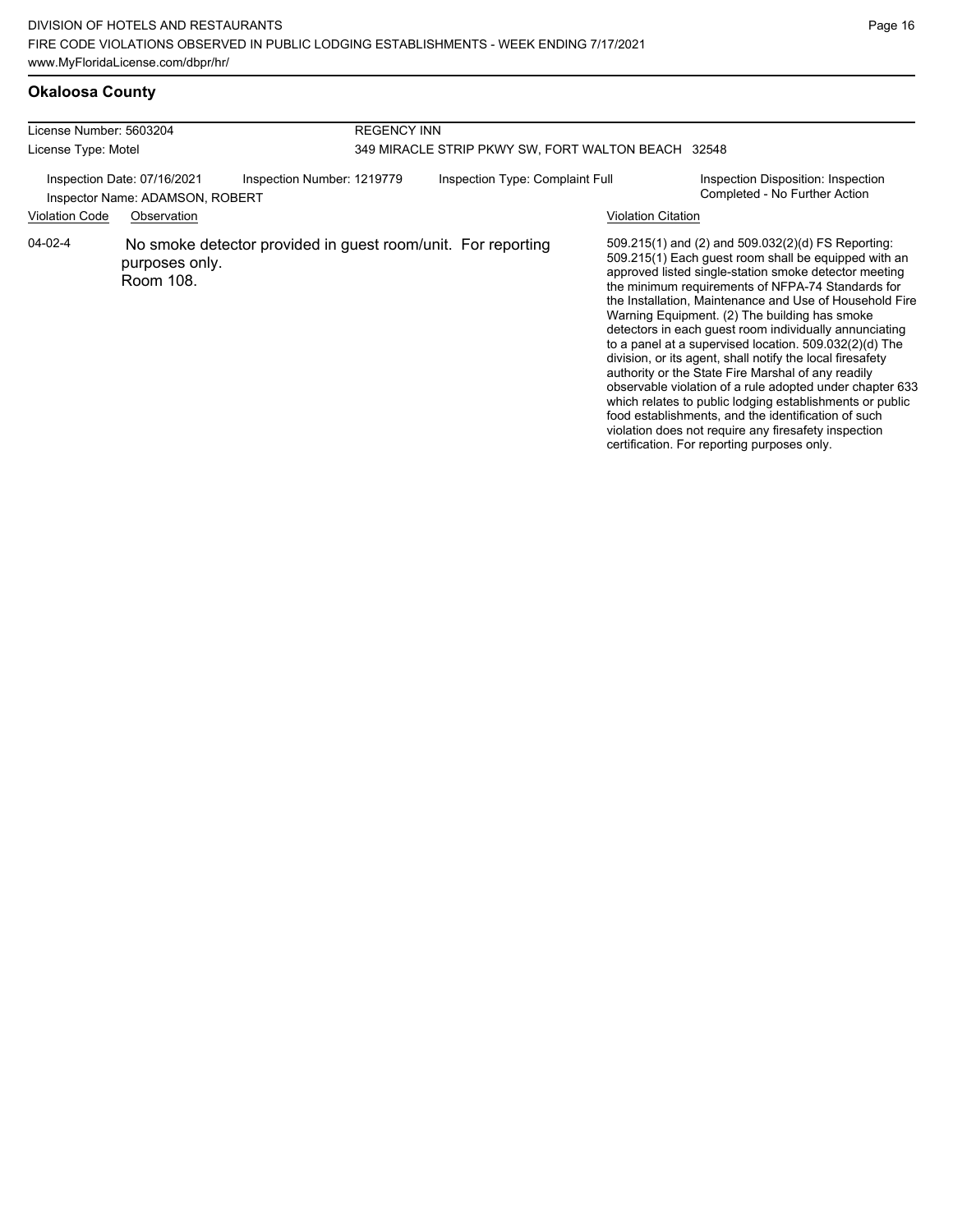#### **Orange County**

| License Number: 5811136 |                                                                   |                                                                                                                                                                                            | THE ALFOND INN            |                                                                                                                                                 |                           |                                                                                                                                                                                                                                                                                                                                                                                                                                                                                                                                                                                                                                                                                                  |
|-------------------------|-------------------------------------------------------------------|--------------------------------------------------------------------------------------------------------------------------------------------------------------------------------------------|---------------------------|-------------------------------------------------------------------------------------------------------------------------------------------------|---------------------------|--------------------------------------------------------------------------------------------------------------------------------------------------------------------------------------------------------------------------------------------------------------------------------------------------------------------------------------------------------------------------------------------------------------------------------------------------------------------------------------------------------------------------------------------------------------------------------------------------------------------------------------------------------------------------------------------------|
| License Type: Hotel     |                                                                   |                                                                                                                                                                                            |                           | 300 E NEW ENGLAND AVE, WINTER PARK 32789                                                                                                        |                           |                                                                                                                                                                                                                                                                                                                                                                                                                                                                                                                                                                                                                                                                                                  |
|                         | Inspection Date: 07/13/2021<br>Inspector Name: MONTGOMERY, DOREEN | Inspection Number: 1159781                                                                                                                                                                 |                           | Inspection Type: Routine - Lodging                                                                                                              |                           | Inspection Disposition: Inspection<br>Completed - No Further Action                                                                                                                                                                                                                                                                                                                                                                                                                                                                                                                                                                                                                              |
| <b>Violation Code</b>   | Observation                                                       |                                                                                                                                                                                            |                           |                                                                                                                                                 | <b>Violation Citation</b> |                                                                                                                                                                                                                                                                                                                                                                                                                                                                                                                                                                                                                                                                                                  |
| 08-01-4                 | 2/20/20 ** Repeat Violation**                                     |                                                                                                                                                                                            |                           | Boiler certificate or insurance inspector's boiler report expired. For<br>reporting purposes only, two boilers on roof, one certificate expired |                           | 61C-1.004(10) FAC and 509.032(2)(d) FS Reporting:<br>61C-1.004(10) The insurance inspector's boiler report is<br>required annually for power boilers and high<br>pressure/high temperature boilers and biannually for low<br>pressure steam or vapor heating boilers. 509.032(2)(d)<br>The division, or its agent, shall notify the local firesafety<br>authority or the State Fire Marshal of any readily<br>observable violation of a rule adopted under chapter 633<br>which relates to public lodging establishments or public<br>food establishments, and the identification of such<br>violation does not require any firesafety inspection<br>certification. For reporting purposes only. |
| License Number: 5803221 |                                                                   |                                                                                                                                                                                            | <b>INDIGO WINTER PARK</b> |                                                                                                                                                 |                           |                                                                                                                                                                                                                                                                                                                                                                                                                                                                                                                                                                                                                                                                                                  |
| License Type: Apartment |                                                                   |                                                                                                                                                                                            |                           | 220 S SEMORAN BLVD, WINTER PARK 32792                                                                                                           |                           |                                                                                                                                                                                                                                                                                                                                                                                                                                                                                                                                                                                                                                                                                                  |
|                         | Inspection Date: 07/15/2021<br>Inspector Name: MONTGOMERY, DOREEN | Inspection Number: 1532317                                                                                                                                                                 |                           | Inspection Type: Complaint Full                                                                                                                 |                           | Inspection Disposition: Inspection<br>Completed - No Further Action                                                                                                                                                                                                                                                                                                                                                                                                                                                                                                                                                                                                                              |
| <b>Violation Code</b>   | Observation                                                       |                                                                                                                                                                                            |                           |                                                                                                                                                 | <b>Violation Citation</b> |                                                                                                                                                                                                                                                                                                                                                                                                                                                                                                                                                                                                                                                                                                  |
| 08-01-4                 | reporting purposes only.<br>No certificate for room #1            | Certificate expired 2/10/18 # 139434 room #4<br>Certificate expired 2 10/18 # 230908 room #5<br>Certificate expired 2/10/18 #200600 room #2<br>Certificate expired 2/10/18 #137015 room #3 |                           | Boiler certificate or insurance inspector's boiler report expired. For                                                                          |                           | 61C-1.004(10) FAC and 509.032(2)(d) FS Reporting:<br>61C-1.004(10) The insurance inspector's boiler report is<br>required annually for power boilers and high<br>pressure/high temperature boilers and biannually for low<br>pressure steam or vapor heating boilers. 509.032(2)(d)<br>The division, or its agent, shall notify the local firesafety<br>authority or the State Fire Marshal of any readily<br>observable violation of a rule adopted under chapter 633<br>which relates to public lodging establishments or public<br>food establishments, and the identification of such<br>violation does not require any firesafety inspection<br>certification. For reporting purposes only. |
| 08-03-4                 | For reporting purposes only.                                      | No certificate for boiler in room #1                                                                                                                                                       |                           | No boiler certificate or insurance inspector's boiler report available.                                                                         |                           | 61C-1.004(10) FAC and 509.032(2)(d) FS Reporting:<br>61C-1.004(10) The insurance inspector's boiler report is<br>required annually for power boilers and high<br>pressure/high temperature boilers and biannually for low<br>pressure steam or vapor heating boilers. 509.032(2)(d)<br>The division, or its agent, shall notify the local firesafety<br>authority or the State Fire Marshal of any readily<br>observable violation of a rule adopted under chapter 633<br>which relates to public lodging establishments or public<br>food establishments, and the identification of such<br>violation does not require any firesafety inspection<br>certification. For reporting purposes only. |
| License Number: 5809848 |                                                                   |                                                                                                                                                                                            | SUNSTYLE SUITES           |                                                                                                                                                 |                           |                                                                                                                                                                                                                                                                                                                                                                                                                                                                                                                                                                                                                                                                                                  |
| License Type: Motel     |                                                                   |                                                                                                                                                                                            |                           | 7209 ORANGE BLOSSOM TRAIL, ORLANDO 32809                                                                                                        |                           |                                                                                                                                                                                                                                                                                                                                                                                                                                                                                                                                                                                                                                                                                                  |
|                         | Inspection Date: 07/12/2021<br>Inspector Name: PASIECKI, VICTORIA | Inspection Number: 1211456                                                                                                                                                                 |                           | Inspection Type: Routine - Lodging                                                                                                              |                           | Inspection Disposition: Call Back -<br>Complied                                                                                                                                                                                                                                                                                                                                                                                                                                                                                                                                                                                                                                                  |
| <b>Violation Code</b>   | Observation                                                       |                                                                                                                                                                                            |                           |                                                                                                                                                 | <b>Violation Citation</b> |                                                                                                                                                                                                                                                                                                                                                                                                                                                                                                                                                                                                                                                                                                  |
| $01-02-4$               | purposes only.<br>Outside room 218<br>**Time Extended**           | indicates the extinguisher is in need of recharge. For reporting                                                                                                                           |                           | - From initial inspection : Portable fire extinguisher pressure gauge<br>- From follow-up inspection 2021-07-12:                                |                           | 509.032(2)(d) FS Reporting: (d) The division, or its<br>agent, shall notify the local firesafety authority or the<br>State Fire Marshal of any readily observable violation of<br>a rule adopted under chapter 633 which relates to public<br>lodging establishments or public food establishments,<br>and the identification of such violation does not require<br>any firesafety inspection certification. For reporting                                                                                                                                                                                                                                                                       |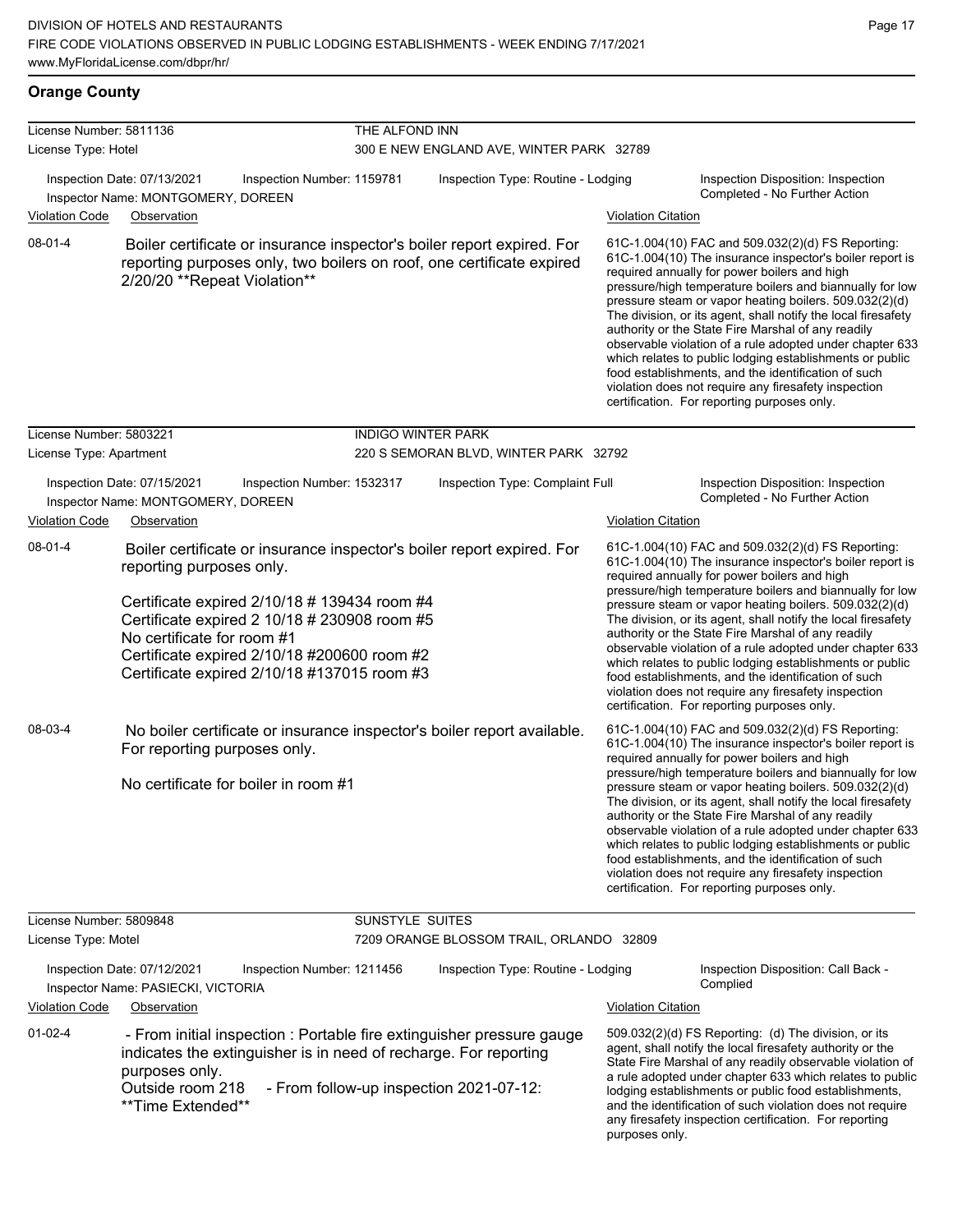| License Number: 5810332 |                                                                            |                                                                                                                                                                                                             | FAIRFIELD INN AND SUITES ORLANDO       |                           |                                                                                                                                                                                                                                                                                                                                                                                                                                                                                                                                                                                                                                                                                                  |  |
|-------------------------|----------------------------------------------------------------------------|-------------------------------------------------------------------------------------------------------------------------------------------------------------------------------------------------------------|----------------------------------------|---------------------------|--------------------------------------------------------------------------------------------------------------------------------------------------------------------------------------------------------------------------------------------------------------------------------------------------------------------------------------------------------------------------------------------------------------------------------------------------------------------------------------------------------------------------------------------------------------------------------------------------------------------------------------------------------------------------------------------------|--|
| License Type: Hotel     |                                                                            |                                                                                                                                                                                                             | 5614 VINELAND RD, ORLANDO 32819        |                           |                                                                                                                                                                                                                                                                                                                                                                                                                                                                                                                                                                                                                                                                                                  |  |
|                         | Inspection Date: 07/14/2021<br>Inspector Name: KOSTELNY, ROGER             | Inspection Number: 1160658                                                                                                                                                                                  | Inspection Type: Routine - Lodging     |                           | Inspection Disposition: Warning<br>Issued                                                                                                                                                                                                                                                                                                                                                                                                                                                                                                                                                                                                                                                        |  |
| <b>Violation Code</b>   | Observation                                                                |                                                                                                                                                                                                             |                                        | <b>Violation Citation</b> |                                                                                                                                                                                                                                                                                                                                                                                                                                                                                                                                                                                                                                                                                                  |  |
| $08 - 01 - 4$           | reporting purposes only.<br>FL 134712 exp 6/12/21                          | Boiler certificate or insurance inspector's boiler report expired. For                                                                                                                                      |                                        |                           | 61C-1.004(10) FAC and 509.032(2)(d) FS Reporting:<br>61C-1.004(10) The insurance inspector's boiler report is<br>required annually for power boilers and high<br>pressure/high temperature boilers and biannually for low<br>pressure steam or vapor heating boilers. 509.032(2)(d)<br>The division, or its agent, shall notify the local firesafety<br>authority or the State Fire Marshal of any readily<br>observable violation of a rule adopted under chapter 633<br>which relates to public lodging establishments or public<br>food establishments, and the identification of such<br>violation does not require any firesafety inspection<br>certification. For reporting purposes only. |  |
| License Number: 5811176 |                                                                            |                                                                                                                                                                                                             | HOLIDAY INN EXPRESS LAKE BUENA VISTA   |                           |                                                                                                                                                                                                                                                                                                                                                                                                                                                                                                                                                                                                                                                                                                  |  |
| License Type: Hotel     |                                                                            |                                                                                                                                                                                                             | 11409 MARBELLA PALMS CT, ORLANDO 32836 |                           |                                                                                                                                                                                                                                                                                                                                                                                                                                                                                                                                                                                                                                                                                                  |  |
|                         | Inspection Date: 07/12/2021<br>Inspector Name: SPEIGHTS, BLANCHIE MACHELLE | Inspection Number: 1160575                                                                                                                                                                                  | Inspection Type: Routine - Lodging     |                           | Inspection Disposition: Inspection<br>Completed - No Further Action                                                                                                                                                                                                                                                                                                                                                                                                                                                                                                                                                                                                                              |  |
| <b>Violation Code</b>   | Observation                                                                |                                                                                                                                                                                                             |                                        | <b>Violation Citation</b> |                                                                                                                                                                                                                                                                                                                                                                                                                                                                                                                                                                                                                                                                                                  |  |
| $04 - 01 - 4$           | reporting purposes only.                                                   | Trouble/alarm light illuminated on the fire alarm control panel. For<br>Observed fire alarm panel has trouble light showing spoke to<br>Engineering is aware of the problem, will notify monitoring company |                                        |                           | 509.032(2)(d) FS Reporting: The division, or its agent,<br>shall notify the local firesafety authority or the State Fire<br>Marshal of any readily observable violation of a rule<br>adopted under chapter 633 which relates to public<br>lodging establishments or public food establishments,                                                                                                                                                                                                                                                                                                                                                                                                  |  |

and the identification of such violation does not require any firesafety inspection certification. For reporting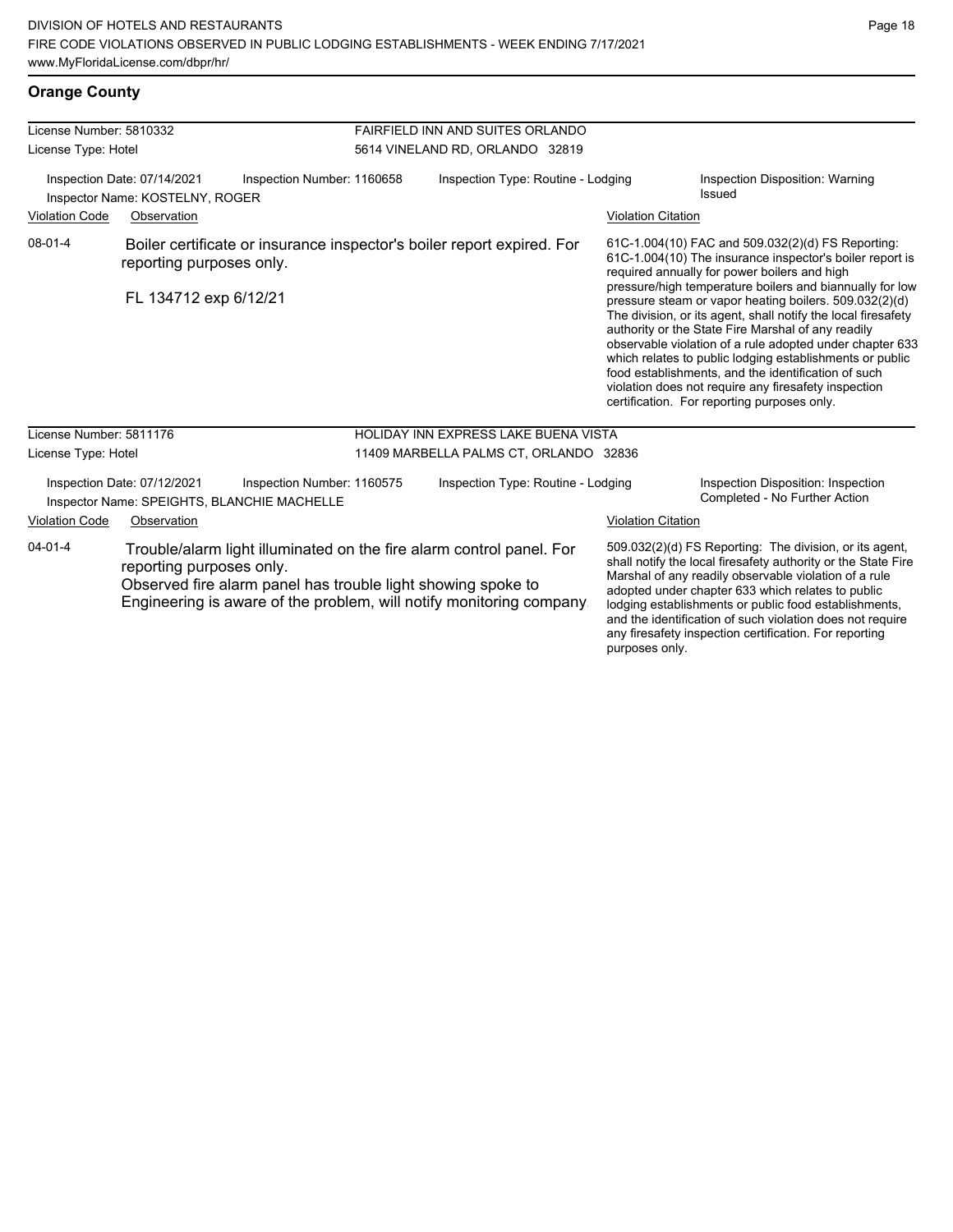| <b>Osceola County</b> |  |
|-----------------------|--|
|-----------------------|--|

| License Number: 5900220 |                                                                 | <b>LAMBERT INN</b>                                                                                                                                                                         |                                                                                                                                                                                                             |                           |                                                                                                                                                                                                                                                                                                                                                                                                                                                                        |
|-------------------------|-----------------------------------------------------------------|--------------------------------------------------------------------------------------------------------------------------------------------------------------------------------------------|-------------------------------------------------------------------------------------------------------------------------------------------------------------------------------------------------------------|---------------------------|------------------------------------------------------------------------------------------------------------------------------------------------------------------------------------------------------------------------------------------------------------------------------------------------------------------------------------------------------------------------------------------------------------------------------------------------------------------------|
| License Type: Motel     |                                                                 |                                                                                                                                                                                            | 410 W VINE ST, KISSIMMEE 347414200                                                                                                                                                                          |                           |                                                                                                                                                                                                                                                                                                                                                                                                                                                                        |
|                         | Inspection Date: 07/13/2021<br>Inspector Name: NIEVES, RAFAEL   | Inspection Number: 1218464                                                                                                                                                                 | Inspection Type: Routine - Lodging                                                                                                                                                                          |                           | Inspection Disposition: Inspection<br>Completed - No Further Action                                                                                                                                                                                                                                                                                                                                                                                                    |
| <b>Violation Code</b>   | Observation                                                     |                                                                                                                                                                                            |                                                                                                                                                                                                             | <b>Violation Citation</b> |                                                                                                                                                                                                                                                                                                                                                                                                                                                                        |
| 07-01-4                 |                                                                 | Damaged electrical wire(s). For reporting purposes only.<br>Observed in laundry room on ceiling over washer and dryers.                                                                    |                                                                                                                                                                                                             | purposes only.            | 509.032(2)(d) FS Reporting: (d) The division, or its<br>agent, shall notify the local firesafety authority or the<br>State Fire Marshal of any readily observable violation of<br>a rule adopted under chapter 633 which relates to public<br>lodging establishments or public food establishments,<br>and the identification of such violation does not require<br>any firesafety inspection certification. For reporting                                             |
| License Number: 5900225 |                                                                 |                                                                                                                                                                                            | SERALAGO HOTEL AND SUITES MAINGATE EAST                                                                                                                                                                     |                           |                                                                                                                                                                                                                                                                                                                                                                                                                                                                        |
| License Type: Hotel     |                                                                 |                                                                                                                                                                                            | 5678 W IRLO BRONSON MEMORIAL HWY, KISSIMMEE 34746                                                                                                                                                           |                           |                                                                                                                                                                                                                                                                                                                                                                                                                                                                        |
|                         | Inspection Date: 07/12/2021<br>Inspector Name: FERTIL, SYLVERST | Inspection Number: 1159268                                                                                                                                                                 | Inspection Type: Complaint Full                                                                                                                                                                             |                           | Inspection Disposition: Inspection<br>Completed - No Further Action                                                                                                                                                                                                                                                                                                                                                                                                    |
| <b>Violation Code</b>   | Observation                                                     |                                                                                                                                                                                            |                                                                                                                                                                                                             | <b>Violation Citation</b> |                                                                                                                                                                                                                                                                                                                                                                                                                                                                        |
| $08-01-4$               | 12/10/20, 122658-12/27/21,                                      | reporting purposes only. Seralago Hotel Boilers                                                                                                                                            | Boiler certificate or insurance inspector's boiler report expired. For<br>103024-12/10/20, 092576-12/10/20, 092581-12/10/20, 070715-<br>Operator states the boiler inspections will be scheduled as soon as |                           | 61C-1.004(10) FAC and 509.032(2)(d) FS Reporting:<br>61C-1.004(10) The insurance inspector's boiler report is<br>required annually for power boilers and high<br>pressure/high temperature boilers and biannually for low<br>pressure steam or vapor heating boilers. 509.032(2)(d)<br>The division, or its agent, shall notify the local firesafety<br>authority or the State Fire Marshal of any readily<br>observable violation of a rule adopted under chapter 633 |
|                         | possible.                                                       |                                                                                                                                                                                            |                                                                                                                                                                                                             |                           | which relates to public lodging establishments or public<br>food establishments, and the identification of such<br>violation does not require any firesafety inspection<br>certification. For reporting purposes only.                                                                                                                                                                                                                                                 |
| License Number: 5900708 |                                                                 | <b>PARADISE INN</b>                                                                                                                                                                        |                                                                                                                                                                                                             |                           |                                                                                                                                                                                                                                                                                                                                                                                                                                                                        |
| License Type: Motel     |                                                                 |                                                                                                                                                                                            | 4501 W IRLO BRONSON MEMORIAL HWY, KISSIMMEE 34746-5416                                                                                                                                                      |                           |                                                                                                                                                                                                                                                                                                                                                                                                                                                                        |
|                         | Inspection Date: 07/14/2021<br>Inspector Name: FERTIL, SYLVERST | Inspection Number: 1212121                                                                                                                                                                 | Inspection Type: Routine - Lodging                                                                                                                                                                          |                           | Inspection Disposition: Call Back -<br>Extension given, pending                                                                                                                                                                                                                                                                                                                                                                                                        |
| <b>Violation Code</b>   | Observation                                                     |                                                                                                                                                                                            |                                                                                                                                                                                                             | <b>Violation Citation</b> |                                                                                                                                                                                                                                                                                                                                                                                                                                                                        |
| $07-01-4$               | 221.                                                            | - From initial inspection : Electrical outlet cover is missing in room<br>- From follow-up inspection 2021-07-14: Operator is working<br>on replacing the outlet cover. ** Time Extended** |                                                                                                                                                                                                             |                           | 509.032(2)(d) FS Reporting: (d) The division, or its<br>agent, shall notify the local firesafety authority or the<br>State Fire Marshal of any readily observable violation of<br>a rule adopted under chapter 633 which relates to public<br>lodging establishments or public food establishments,<br>and the identification of such violation does not require<br>any firesafety inspection certification. For reporting                                             |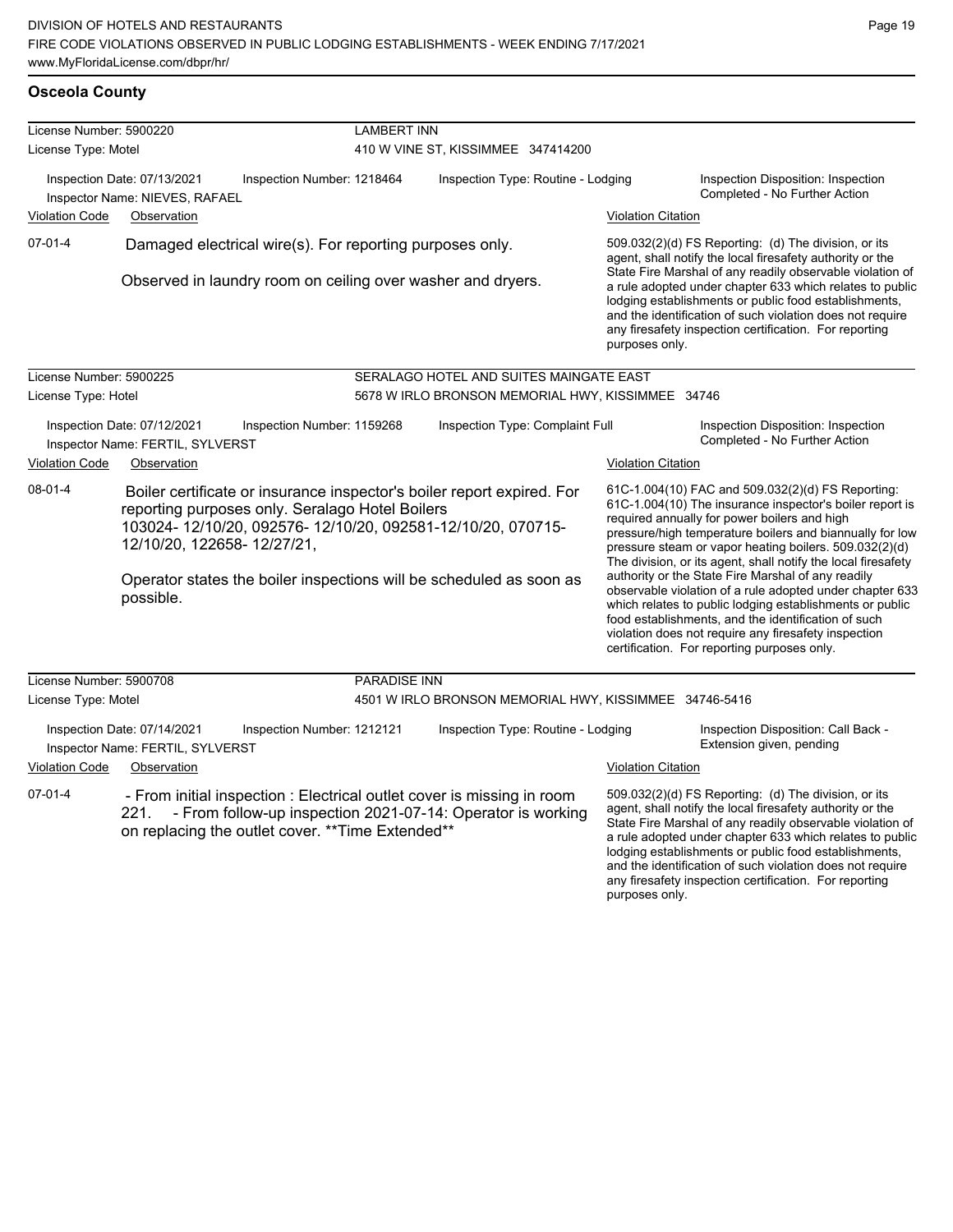violation does not require any firesafety inspection certification. For reporting purposes only.

#### **Pinellas County**

| License Number: 6211956 |                                                                 | <b>KENWOOD INN</b>                                                                                                                                                                                                                                                   |                                      |                           |                                                                                                                                                                                                                                                                                                                                                                                                                                                                                                                                                                                           |  |  |
|-------------------------|-----------------------------------------------------------------|----------------------------------------------------------------------------------------------------------------------------------------------------------------------------------------------------------------------------------------------------------------------|--------------------------------------|---------------------------|-------------------------------------------------------------------------------------------------------------------------------------------------------------------------------------------------------------------------------------------------------------------------------------------------------------------------------------------------------------------------------------------------------------------------------------------------------------------------------------------------------------------------------------------------------------------------------------------|--|--|
| License Type: Motel     |                                                                 |                                                                                                                                                                                                                                                                      | 451 34 ST N, ST. PETERSBURG 33713    |                           |                                                                                                                                                                                                                                                                                                                                                                                                                                                                                                                                                                                           |  |  |
|                         | Inspection Date: 07/16/2021<br>Inspector Name: HOBBS, ANDREW    | Inspection Number: 1219776                                                                                                                                                                                                                                           | Inspection Type: Complaint Full      |                           | Inspection Disposition: Administrative<br>complaint recommended                                                                                                                                                                                                                                                                                                                                                                                                                                                                                                                           |  |  |
| <b>Violation Code</b>   | Observation                                                     |                                                                                                                                                                                                                                                                      |                                      | <b>Violation Citation</b> |                                                                                                                                                                                                                                                                                                                                                                                                                                                                                                                                                                                           |  |  |
| $01 - 05 - 4$           | **Repeat Violation**                                            | Portable fire extinguisher obstructed/not accessible. For reporting<br>purposes only. Enclosed fire extinguisher boxes have no strikers                                                                                                                              |                                      | purposes only.            | 509.032(2)(d) FS Reporting: (d) The division, or its<br>agent, shall notify the local firesafety authority or the<br>State Fire Marshal of any readily observable violation of<br>a rule adopted under chapter 633 which relates to public<br>lodging establishments or public food establishments,<br>and the identification of such violation does not require<br>any firesafety inspection certification. For reporting                                                                                                                                                                |  |  |
| 04-06-4                 |                                                                 | Smoke alarm emitting an audible alarm. For reporting purposes<br>only. Room 230 smoke detector low battery chirping                                                                                                                                                  |                                      | purposes only.            | 509.032(2)(d) FS Reporting: The division, or its agent,<br>shall notify the local firesafety authority or the State Fire<br>Marshal of any readily observable violation of a rule<br>adopted under chapter 633 which relates to public<br>lodging establishments or public food establishments,<br>and the identification of such violation does not require<br>any firesafety inspection certification. For reporting                                                                                                                                                                    |  |  |
| License Number: 6211194 |                                                                 | <b>MARRIOTT SANDKEY</b>                                                                                                                                                                                                                                              |                                      |                           |                                                                                                                                                                                                                                                                                                                                                                                                                                                                                                                                                                                           |  |  |
| License Type: Hotel     |                                                                 |                                                                                                                                                                                                                                                                      | 1201 GULF BLVD, CLEARWATER BCH 33767 |                           |                                                                                                                                                                                                                                                                                                                                                                                                                                                                                                                                                                                           |  |  |
|                         | Inspection Date: 07/12/2021<br>Inspector Name: KOUSTIS, TIMOTHY | Inspection Number: 1161282                                                                                                                                                                                                                                           | Inspection Type: Routine - Lodging   |                           | Inspection Disposition: Inspection<br>Completed - No Further Action                                                                                                                                                                                                                                                                                                                                                                                                                                                                                                                       |  |  |
| <b>Violation Code</b>   | Observation                                                     |                                                                                                                                                                                                                                                                      |                                      | <b>Violation Citation</b> |                                                                                                                                                                                                                                                                                                                                                                                                                                                                                                                                                                                           |  |  |
| $08 - 01 - 4$           |                                                                 | Boiler certificate or insurance inspector's boiler report expired. For<br>reporting purposes only. 3 out of 4 certificates expired.<br>FL134097, FL134099, FL134100 all expired 9/12/2020, FL134098<br>expires 9/23/2022. Paperwork submitted. ** Repeat Violation** |                                      |                           | 61C-1.004(10) FAC and 509.032(2)(d) FS Reporting:<br>61C-1.004(10) The insurance inspector's boiler report is<br>required annually for power boilers and high<br>pressure/high temperature boilers and biannually for low<br>pressure steam or vapor heating boilers. 509.032(2)(d)<br>The division, or its agent, shall notify the local firesafety<br>authority or the State Fire Marshal of any readily<br>observable violation of a rule adopted under chapter 633<br>which relates to public lodging establishments or public<br>food establishments, and the identification of such |  |  |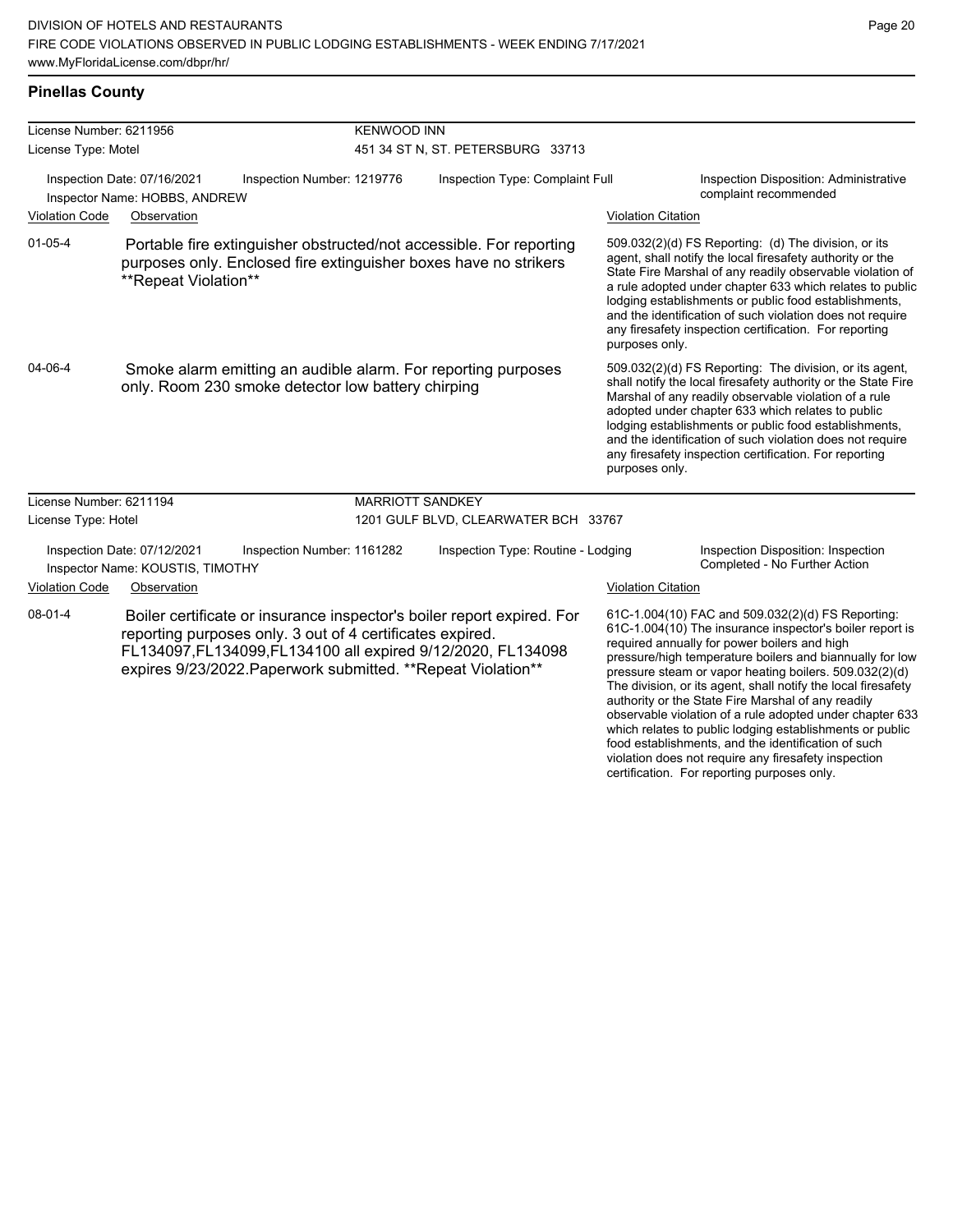| License Number: 6804144<br>License Type: Hotel |                                                               |                                                                                                                                                                                                                                                                                                  | <b>HAMPTON INN SARASOTA</b> |                                                                                                                                          |                           |                                                                                                                                                                                                                                                                                                                                                                                                                                                                                                                                                                                                                                                                                                  |  |
|------------------------------------------------|---------------------------------------------------------------|--------------------------------------------------------------------------------------------------------------------------------------------------------------------------------------------------------------------------------------------------------------------------------------------------|-----------------------------|------------------------------------------------------------------------------------------------------------------------------------------|---------------------------|--------------------------------------------------------------------------------------------------------------------------------------------------------------------------------------------------------------------------------------------------------------------------------------------------------------------------------------------------------------------------------------------------------------------------------------------------------------------------------------------------------------------------------------------------------------------------------------------------------------------------------------------------------------------------------------------------|--|
|                                                |                                                               |                                                                                                                                                                                                                                                                                                  |                             | 5995 CATTLERIDGE BLVD, SARASOTA 34232                                                                                                    |                           |                                                                                                                                                                                                                                                                                                                                                                                                                                                                                                                                                                                                                                                                                                  |  |
|                                                | Inspection Date: 07/16/2021<br>Inspector Name: HELGESON, ERIC | Inspection Number: 1161049                                                                                                                                                                                                                                                                       |                             | Inspection Type: Routine - Lodging                                                                                                       |                           | Inspection Disposition: Inspection<br>Completed - No Further Action                                                                                                                                                                                                                                                                                                                                                                                                                                                                                                                                                                                                                              |  |
| <b>Violation Code</b>                          | Observation                                                   |                                                                                                                                                                                                                                                                                                  |                             |                                                                                                                                          | <b>Violation Citation</b> |                                                                                                                                                                                                                                                                                                                                                                                                                                                                                                                                                                                                                                                                                                  |  |
| $08 - 01 - 4$                                  | reporting purposes only.<br>Expired 07/15/21.                 |                                                                                                                                                                                                                                                                                                  |                             | Boiler certificate or insurance inspector's boiler report expired. For                                                                   |                           | 61C-1.004(10) FAC and 509.032(2)(d) FS Reporting:<br>61C-1.004(10) The insurance inspector's boiler report is<br>required annually for power boilers and high<br>pressure/high temperature boilers and biannually for low<br>pressure steam or vapor heating boilers. 509.032(2)(d)<br>The division, or its agent, shall notify the local firesafety<br>authority or the State Fire Marshal of any readily<br>observable violation of a rule adopted under chapter 633<br>which relates to public lodging establishments or public<br>food establishments, and the identification of such<br>violation does not require any firesafety inspection<br>certification. For reporting purposes only. |  |
| License Number: 6804762                        |                                                               |                                                                                                                                                                                                                                                                                                  | <b>MAGNOLIA POINTE</b>      |                                                                                                                                          |                           |                                                                                                                                                                                                                                                                                                                                                                                                                                                                                                                                                                                                                                                                                                  |  |
| License Type: Hotel                            |                                                               |                                                                                                                                                                                                                                                                                                  |                             | 5965 BROOKHILL BLVD, SARASOTA 34232                                                                                                      |                           |                                                                                                                                                                                                                                                                                                                                                                                                                                                                                                                                                                                                                                                                                                  |  |
|                                                | Inspection Date: 07/12/2021<br>Inspector Name: HELGESON, ERIC | Inspection Number: 1160368                                                                                                                                                                                                                                                                       |                             | Inspection Type: Routine - Lodging                                                                                                       |                           | Inspection Disposition: Inspection<br>Completed - No Further Action                                                                                                                                                                                                                                                                                                                                                                                                                                                                                                                                                                                                                              |  |
| <b>Violation Code</b>                          | Observation                                                   |                                                                                                                                                                                                                                                                                                  |                             |                                                                                                                                          | <b>Violation Citation</b> |                                                                                                                                                                                                                                                                                                                                                                                                                                                                                                                                                                                                                                                                                                  |  |
| $02 - 04 - 4$                                  |                                                               | stored inside the building. For reporting purposes only.<br>Observed 1 full and 1 empty 25lb propane cylinder stored in<br>mechanical room. Employee removed tanks.<br>with this violation was reinforced with the employee.<br>$*$ Carroctod On $C$ ito $*$ $*$ $*$ $R$ onoot Violotion $*$ $*$ |                             | Propane (LP gas) tank having a water capacity greater than 2.7 lbs.<br>As a repeat violation the importance of following proper protocol | purposes only.            | 509.032(2)(d) FS Reporting: (d) The division, or its<br>agent, shall notify the local firesafety authority or the<br>State Fire Marshal of any readily observable violation of<br>a rule adopted under chapter 633 which relates to public<br>lodging establishments or public food establishments,<br>and the identification of such violation does not require<br>any firesafety inspection certification. For reporting                                                                                                                                                                                                                                                                       |  |

\*Corrected On-Site\*\* \*\*Repeat Violation\*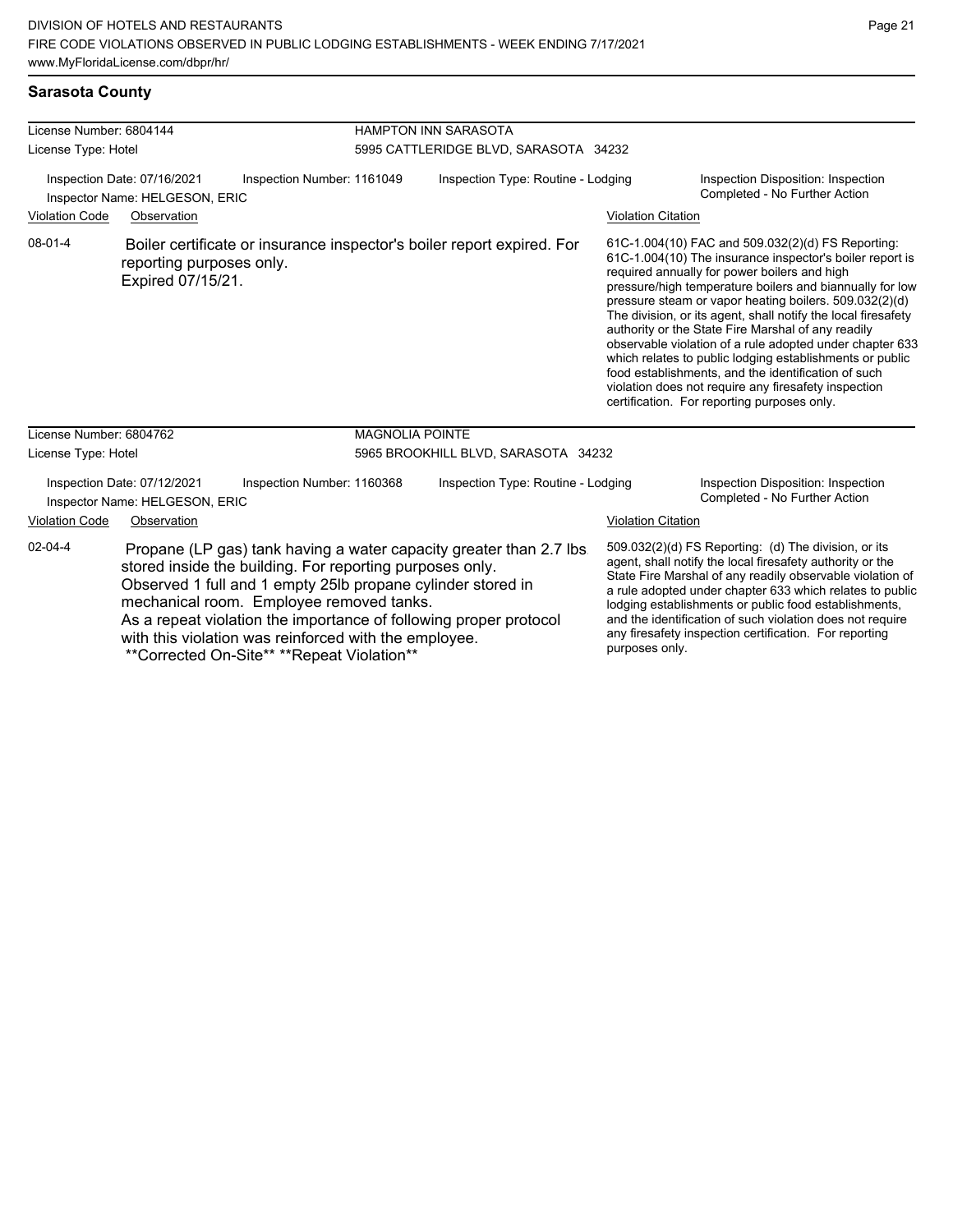### **St. Lucie County**

| License Number: 6600336 |                                                                | <b>DAYS INN</b>                                                                                                                         |                                           |                           |                                                                                                                                                                                                                                                                                                                                                                                                                            |
|-------------------------|----------------------------------------------------------------|-----------------------------------------------------------------------------------------------------------------------------------------|-------------------------------------------|---------------------------|----------------------------------------------------------------------------------------------------------------------------------------------------------------------------------------------------------------------------------------------------------------------------------------------------------------------------------------------------------------------------------------------------------------------------|
| License Type: Hotel     |                                                                |                                                                                                                                         | 3224 S US HWY #1, FT PIERCE 34982         |                           |                                                                                                                                                                                                                                                                                                                                                                                                                            |
|                         | Inspection Date: 07/13/2021<br>Inspector Name: HARROD, JESSICA | Inspection Number: 1160820                                                                                                              | Inspection Type: Routine - Lodging        |                           | Inspection Disposition: Inspection<br>Completed - No Further Action                                                                                                                                                                                                                                                                                                                                                        |
| <b>Violation Code</b>   | Observation                                                    |                                                                                                                                         |                                           | <b>Violation Citation</b> |                                                                                                                                                                                                                                                                                                                                                                                                                            |
| $01 - 02 - 4$           | rooms 242&244, 252&254,                                        | Portable fire extinguisher pressure gauge indicates the extinguisher<br>is in need of recharge. For reporting purposes only. In between |                                           | purposes only.            | 509.032(2)(d) FS Reporting: (d) The division, or its<br>agent, shall notify the local firesafety authority or the<br>State Fire Marshal of any readily observable violation of<br>a rule adopted under chapter 633 which relates to public<br>lodging establishments or public food establishments,<br>and the identification of such violation does not require<br>any firesafety inspection certification. For reporting |
| License Number: 6602457 |                                                                |                                                                                                                                         | <b>HAMPTON INN &amp; SUITES</b>           |                           |                                                                                                                                                                                                                                                                                                                                                                                                                            |
| License Type: Hotel     |                                                                |                                                                                                                                         | 155 SW PEACOCK BLVD, PORT ST. LUCIE 34986 |                           |                                                                                                                                                                                                                                                                                                                                                                                                                            |
|                         | Inspection Date: 07/15/2021<br>Inspector Name: HYNES, MONICA   | Inspection Number: 1160788                                                                                                              | Inspection Type: Routine - Lodging        |                           | Inspection Disposition: Inspection<br>Completed - No Further Action                                                                                                                                                                                                                                                                                                                                                        |
| <b>Violation Code</b>   | Observation                                                    |                                                                                                                                         |                                           | <b>Violation Citation</b> |                                                                                                                                                                                                                                                                                                                                                                                                                            |
| $01 - 02 - 4$           |                                                                | Portable fire extinguisher pressure gauge indicates the extinguisher<br>is in need of recharge. For reporting purposes only. Floor 3.   |                                           |                           | 509.032(2)(d) FS Reporting: (d) The division, or its<br>agent, shall notify the local firesafety authority or the<br>State Fire Marshal of any readily observable violation of<br>a rule adopted under chapter 633 which relates to public<br>lodging establishments or public food establishments,<br>and the identification of such violation does not require<br>any firesafety inspection certification. For reporting |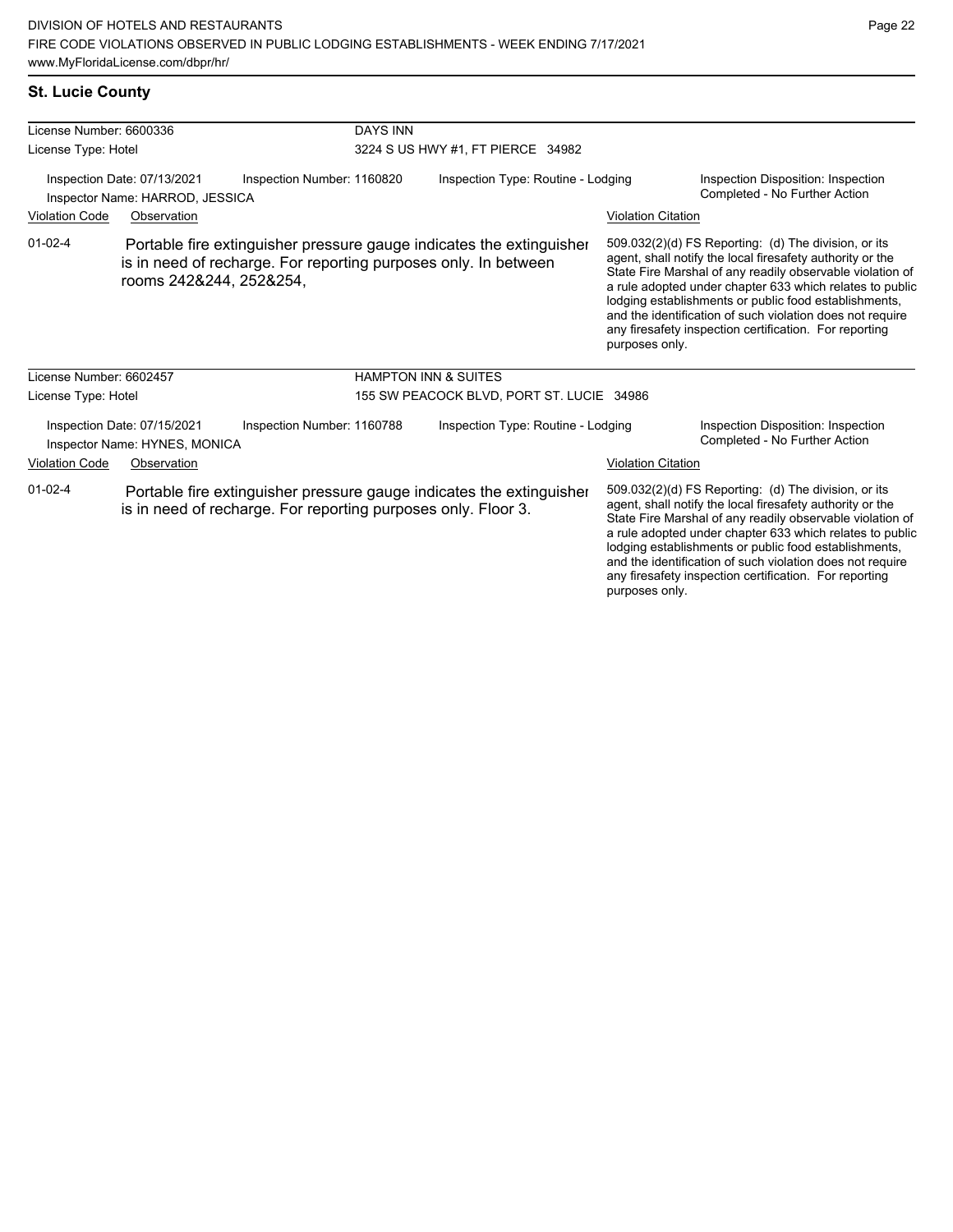### **Volusia County**

| License Number: 7401692<br>License Type: Apartment |                                                                            |                                                                                                                | <b>BRADDOCK APARTMENTS</b><br>624 BRADDOCK AVE, DAYTONA BEACH 32118 |                           |                                                                                                                                                                                                                                                                                                                                                                                                                            |  |
|----------------------------------------------------|----------------------------------------------------------------------------|----------------------------------------------------------------------------------------------------------------|---------------------------------------------------------------------|---------------------------|----------------------------------------------------------------------------------------------------------------------------------------------------------------------------------------------------------------------------------------------------------------------------------------------------------------------------------------------------------------------------------------------------------------------------|--|
| <b>Violation Code</b>                              | Inspection Date: 07/15/2021<br>Inspector Name: WOOD, JUSTIN<br>Observation | Inspection Number: 1524121                                                                                     | Inspection Type: Routine - Lodging                                  | <b>Violation Citation</b> | Inspection Disposition: Call Back -<br>Admin. complaint recommended                                                                                                                                                                                                                                                                                                                                                        |  |
| $07-01-4$                                          | purposes only.<br>inspection 2021-07-15:                                   | - From initial inspection : Damaged electrical wire(s). For reporting<br>Coming from box near unit 11 upstairs | - From follow-up                                                    | purposes only.            | 509.032(2)(d) FS Reporting: (d) The division, or its<br>agent, shall notify the local firesafety authority or the<br>State Fire Marshal of any readily observable violation of<br>a rule adopted under chapter 633 which relates to public<br>lodging establishments or public food establishments,<br>and the identification of such violation does not require<br>any firesafety inspection certification. For reporting |  |